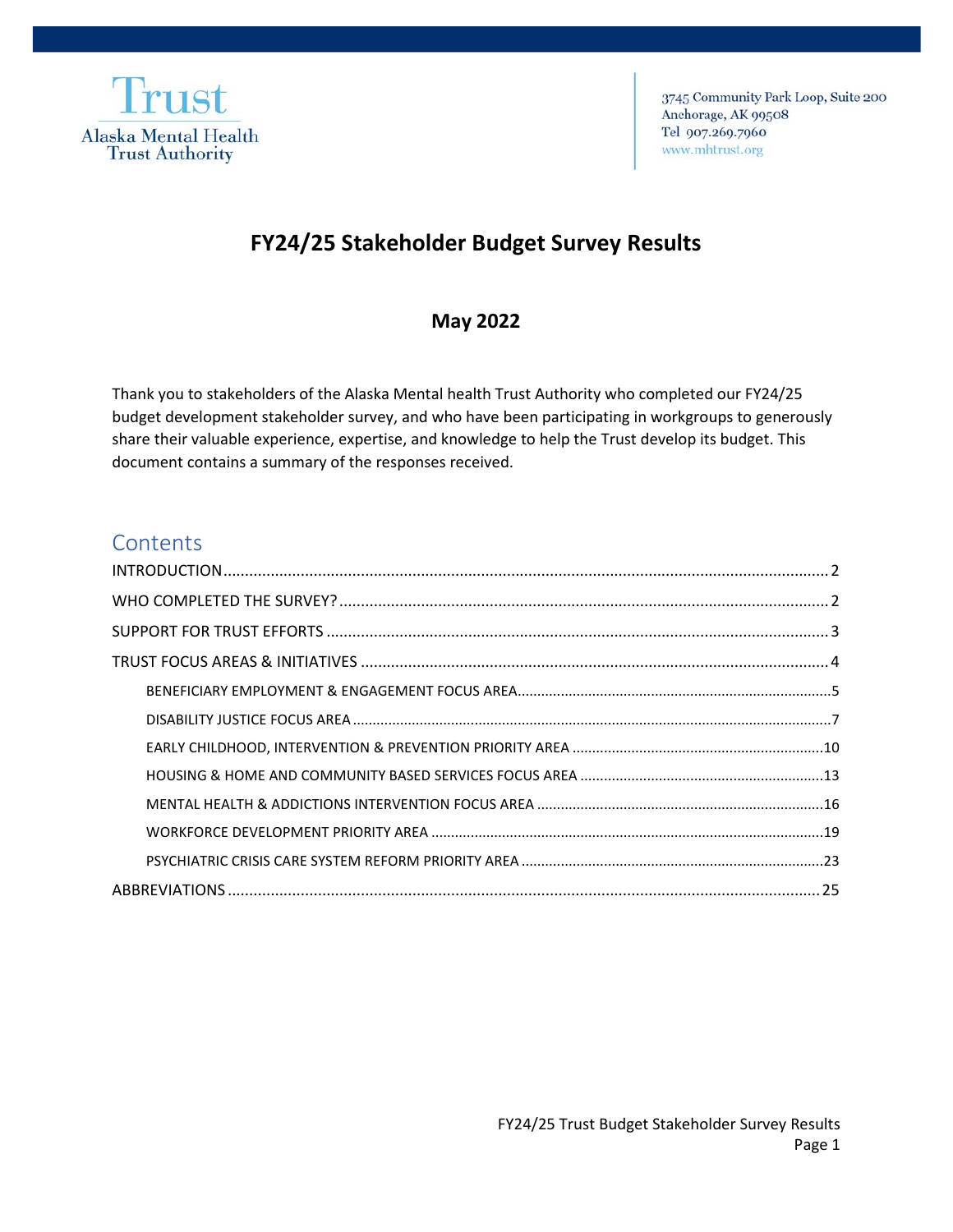# <span id="page-1-0"></span>INTRODUCTION

A survey was developed and fielded to gather supplemental information to help inform the Alaska Mental Health Trust Authority's (Trust) FY24/25 budget development process.

The 16-question survey was distributed electronically to stakeholders by Trust program officers. In several instances, the survey was forwarded and distributed by stakeholders to their networks.

The survey focused on determining whether the Trust is working in relevant and appropriate areas of emphasis, the prioritization of current strategies, the identification of potential new strategies, and the identification of key policy areas the Trust should consider in the FY24/25 budget cycle.

The survey was open from April 8, 2022 to May 12, 2022.

## <span id="page-1-1"></span>WHO COMPLETED THE SURVEY?

There were 185 surveys submitted.

The affiliations of participants are listed below. A total of 166 people identified their affiliation in the categories provided below, while 23 offered written comments to clarify their response or to list a category for their affiliation that was not provided.

| Affiliation                                                                           | Number |
|---------------------------------------------------------------------------------------|--------|
| <b>State Government</b>                                                               | 59     |
| Non-Profit Providing Services/Care Coordination to Trust Beneficiaries                | 56     |
| Friend, Family Member, or Caregiver of a Trust Beneficiary                            | 13     |
| Tribal Government, Corporation, or Health Organization                                | 13     |
| <b>Community Coalitions Supporting Trust Beneficiaries</b>                            | 10     |
| For Profit Organization Providing Services/Care Coordination to Trust Beneficiaries   | 7      |
| Local Government                                                                      | 3      |
| Trade Organization Representing Professionals Providing Services/Care Coordination to | 3      |
| <b>Trust Beneficiaries</b>                                                            |        |
| <b>Trust Beneficiary</b>                                                              |        |

Of note, there were two individuals that identified a[s Trust beneficiaries,](https://alaskamentalhealthtrust.org/beneficiaries/who-they-are/) and 13 that identified as friends, family members, or caregivers of a Trust beneficiary. People appeared to identify affiliation based upon their job, and in some instances, also identified as a Trust beneficiary, friend, family member, or caregiver of a Trust beneficiary.

The "Other" section was comprised of a mixture of people identifying themselves in roles such as family members, members of a Trust beneficiary related Statutory Advisory Boards, consultants or contractors, advocates, educators, or working for the university.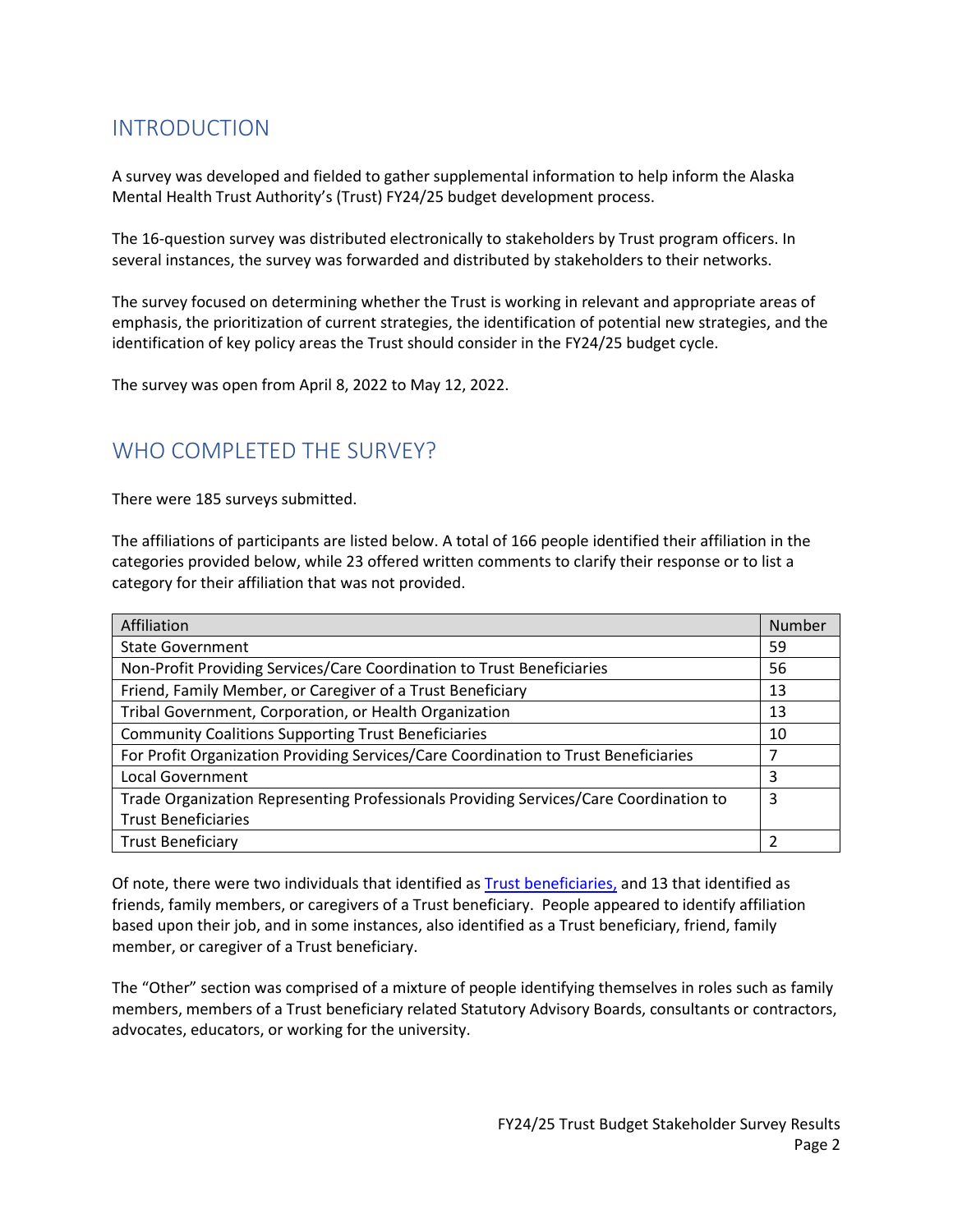# <span id="page-2-0"></span>SUPPORT FOR TRUST EFFORTS

Participants were asked to rate their level of support for the Trust continuing to focus effort and resources on its current focus areas, areas of emphasis, and initiatives. Participants affirmed the Trust focus areas, emphases, and initiatives. As can be seen below, 81.1 – 92.6% of participants reported: "Support" or "High Support" for current Trust focus areas, areas of emphasis, and initiatives.

| Focus Area, Emphases, Initiatives          | % of Participants Support |
|--------------------------------------------|---------------------------|
| Beneficiary Employment & Engagement        | 81.2                      |
| <b>Disability Justice</b>                  | 81.1                      |
| Early Childhood, Intervention & Prevention | 88.5                      |
| Home & Community-Based Services            | 92.2                      |
| Safe & Affordable Housing                  | 89.6                      |
| Mental Health & Addictions Intervention    | 92.6                      |
| <b>Workforce Development</b>               | 86.1                      |
| Psychiatric Crisis Continuum of Care       | 89.6                      |

There were a variety of comments offered when considering support for the Trust's areas of focus. The comments were positive, and in some cases offered some suggestions.

Comments related to support for Trust efforts:

- Thank you. These are most relevant for beneficiaries and those who support them. Workforce Development, in particular, is a significant barrier to providing services and I hope that AMHT can throw its full weight behind improving the quantity, quality, and reimbursement of staff.
- I believe all these areas require a high level of consistent and coordinated engagement. I did specifically state workforce development as the highest priority because none of the other areas are possible without an adequately well-trained and continuously improved workforce.
- All these areas are extremely important -- it was difficult to differentiate between importance.
- So much of the Trust Focus has been on behavioral health reform that it appears that other focus areas have lost support. Not that behavioral health reform is not important, because it is. But now it seems like it is time for the trust to use its resources to ensure the seniors and persons with disabilities are able to access the services that they need at the level that they need that support.
- Access [to services] continues to be a problem in Alaska and needs Trust support.
- People should be given the opportunity to access resources that can help improve their quality of life. Being a person is hard and sometimes we need help.
- All these categories are vitally important.
- The Zero Suicide initiative will need more funding for startup costs in organizations across the state. High emphasis on strengthening pathways to care. For organizations to adopt this framework system-wide, they will need support through FTEs and technical assistance for training, integrating practices into the EHR, and transitions.
- My daughter has to be in a locked LCP due to a lack of services (safe) in the state. This is ridiculous. My daughter is an adult living with delusions.
- I love all the programs that help return folks to public life, skill training, housing, etc.
- If we are looking to improve some of the addiction, homeless and mental health issues we must start with a program or programs to change the culture at a younger age.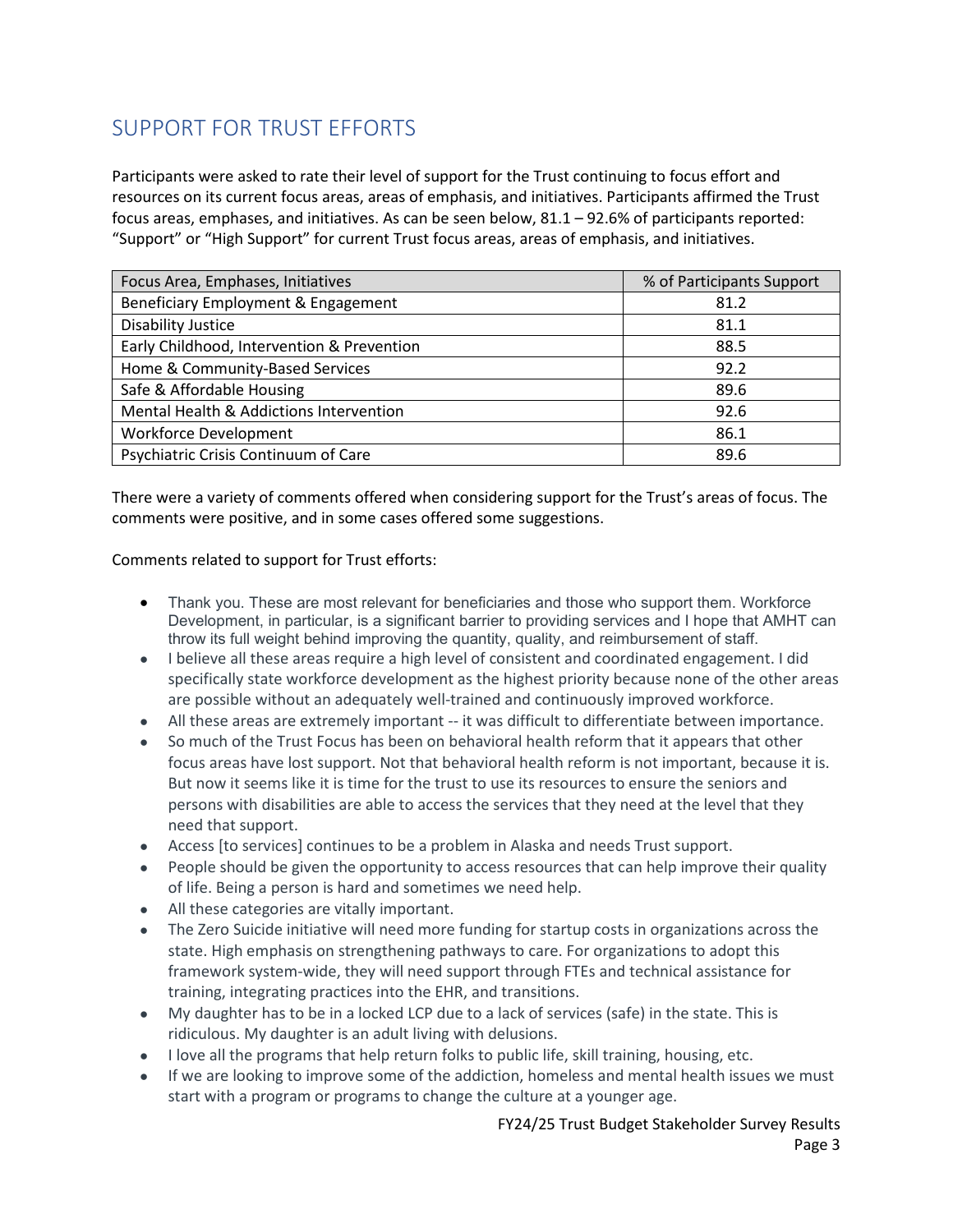- The further upstream work can be done, the better. Prevention and Early Childhood programs are important to ensure the level of services and support that are needed are manageable in the future.
- All very important focus for Mental Health programs
- Our agency, RurALCAP, supports individuals who experience mental illness. However, I do not work in this department. I work in Child Development in multiple villages throughout the state. What I do know is that many communities are not receiving the services that they need for mental health and addiction interventions.
- It will be wonderful if the Trust could focus more attention in the future on providing non-profit support agencies that directly assist Trust stakeholders with additional funding opportunities. Many are struggling to survive currently due to current economic challenges associated with Covid-19, the Great Resignation, and Inflation, and could really use some form of financial assistance to launch, stay afloat, or expand their non-profit services. The financial assistance to these organizations could be like TABI mini-grants, but for the non-profit agencies seeking to assist those with a TABI. I know of at least three non-profit agencies whose missions would be greatly bolstered by this type of approach - i.e. The Alaska Brain Bus; BIA-AK, and the Disability Law Center of Alaska. It is a shame that the Disability Law Center cannot currently provide direct services because of their small TBI mini-grant funds going towards their support of the Alaska TABI Advisory Council. If they were more adequately funded, more could be accomplished by them in the TBI realm pertaining to offering direct legal services to those with a TBI.
- These are all ongoing issues for our beneficiaries and all very important to address.
- In our region we really need more people who can help get people on SSI/SSDI. Maybe an aging and disability resource center in Bethel.
- Employment and HCBS are very important, but the others have a bit more priority I think...
- Prevention is key we need to not only feed the line but shorten it. Any program that helps work upstream should be key to the work of The Trust.
- There is a great need for a larger workforce to meet the needs for Crisis care for MH and SUD.
- We work in the housing world. We see an increased need for supportive services in the housing arena including Homelessness, Rapid Rehousing, prevention, and diversion.
- All of these are very important!
- When I click "support", I mean that I really believe in what you're doing in those areas. I haven't actually firsthand done anything to help though.
- We need more Trust work in prevention services, especially youth prevention activities like afterschool programs that prevent substance misuse and support families/students with disabilities and in recovery.
- These are the right areas and are all intertwined especially workforce development. Would like to see more emphasis within these areas on suicide and brain injury.

# <span id="page-3-0"></span>TRUST FOCUS AREAS & INITIATIVES

Participants offered a variety of input on current strategies and policies across the Trust's different focus areas, areas of emphasis, and initiatives. Much of the content offered by survey respondents was specific to established individual focus areas or priority areas.

The responses to questions about prioritization, strategies, and key policy issues have been organized below alphabetically by focus area, area of emphasis, or initiative. In addition to prioritization ratings,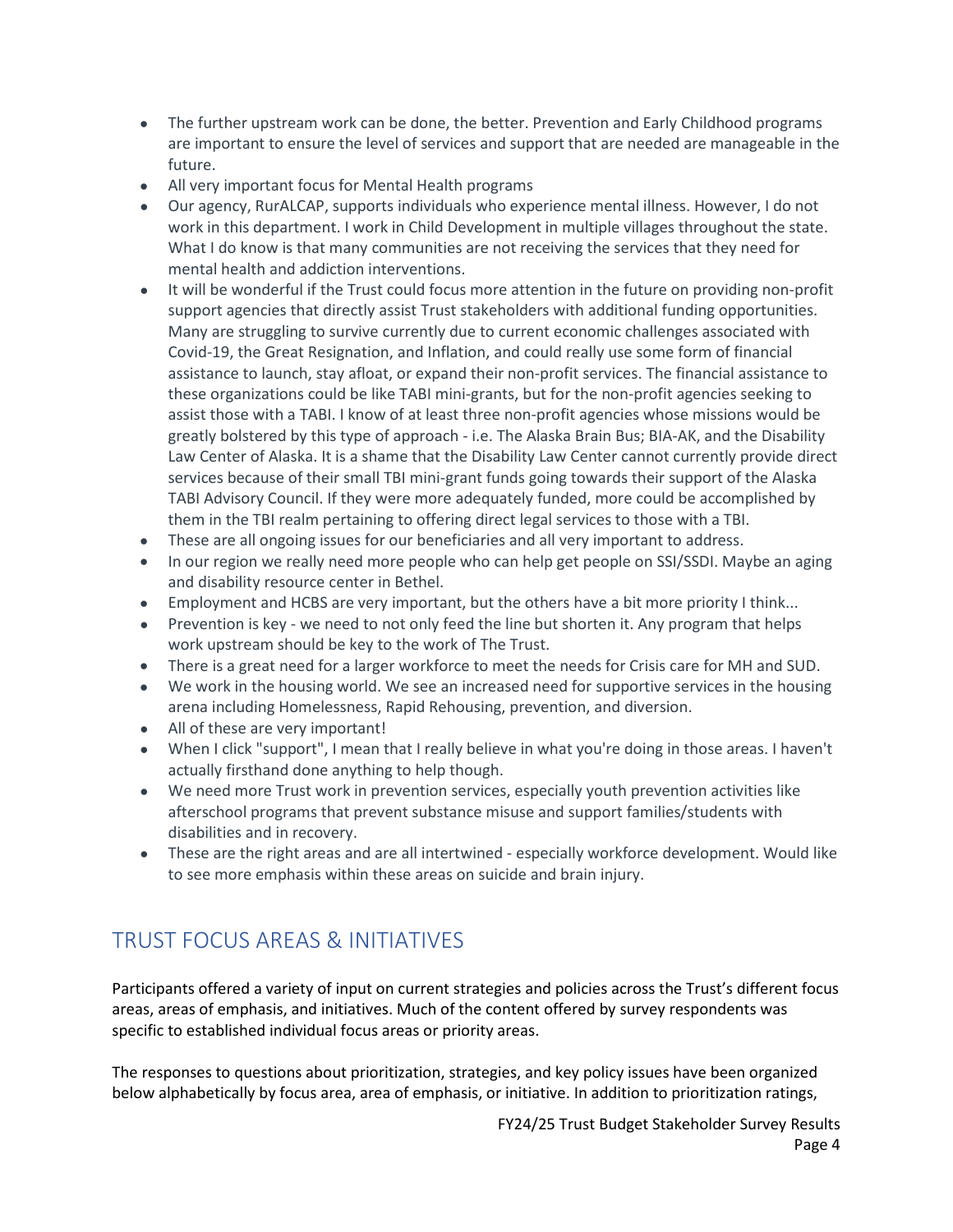specific comments from participants are included under *New Strategies* and *Key Policy Areas* for each area of focus.

## <span id="page-4-0"></span>BENEFICIARY EMPLOYMENT & ENGAGEMENT FOCUS AREA

#### *Prioritization*

Participants were asked to rank the current strategies the Trust should prioritize in the next budget cycle. The following strategies were ranked based on an average rating scale of 1 (low priority) to 5 (high priority). They are presented in order of highest to lowest priority. The percentage of participants rating the strategy as "Medium to High Priority", and "High Priority" are also listed to provide a sense of the magnitude of support.

| Strategy                            | Average<br>Rating (1 | % Of Participants<br>rating Strategy | % Of Participants rating<br>Strategy as a High |
|-------------------------------------|----------------------|--------------------------------------|------------------------------------------------|
|                                     | Low to 5             | Medium to High                       | Priority                                       |
|                                     | High)                | Priority                             |                                                |
| Utilize ongoing recovery (including | 4.32                 | 97.0                                 | 52.6                                           |
| peer and family) supports services  |                      |                                      |                                                |
| to reduce the impact of mental      |                      |                                      |                                                |
| health and substance use disorders  |                      |                                      |                                                |
| Beneficiaries increase self-        | 4.14                 | 96.3                                 | 42.2                                           |
| sufficiency                         |                      |                                      |                                                |
| Increase Capacity, training, and    | 4.13                 | 94.8                                 | 38.8                                           |
| competencies                        |                      |                                      |                                                |
| Expand resources that promote       | 3.93                 | 92.6                                 | 33.8                                           |
| successful, long-term employment    |                      |                                      |                                                |
| for Trust beneficiaries             |                      |                                      |                                                |
| Ensure competitive and integrated   | 3.63                 | 85.8                                 | 28.4                                           |
| employment at or above minimum      |                      |                                      |                                                |
| wage                                |                      |                                      |                                                |

- I am not sure what all these things include since the language is so limited, but the ideas are all good. I feel early intervention and consistent care help with prevention. This requires a caring family along with the support so a Big Brother, Big Sister or Partners Club like with Special Olympics type program along with all of this would be super beneficial. Self-sufficiency will increase through taking more responsibility for themselves with as much support as they need. I don't like to force businesses to employ folks, but I do like the idea of incentives for businesses to get involved. I realize it might be a fine line, but community involvement is good for some businesses' PR and bottom line.
- Building up more volunteer work for those who are scared if they work for money will lose their financial help. Giving those who can, even just visiting others the feeling they are also important and can give back to their community. One of the biggest assists we can do is give back their self-esteem. group activities that they do something, weed city flower boxes, collect trash, visit daycares, or home shut-ins who are physically unable to get out. Funding a nonprofit to work towards doing this.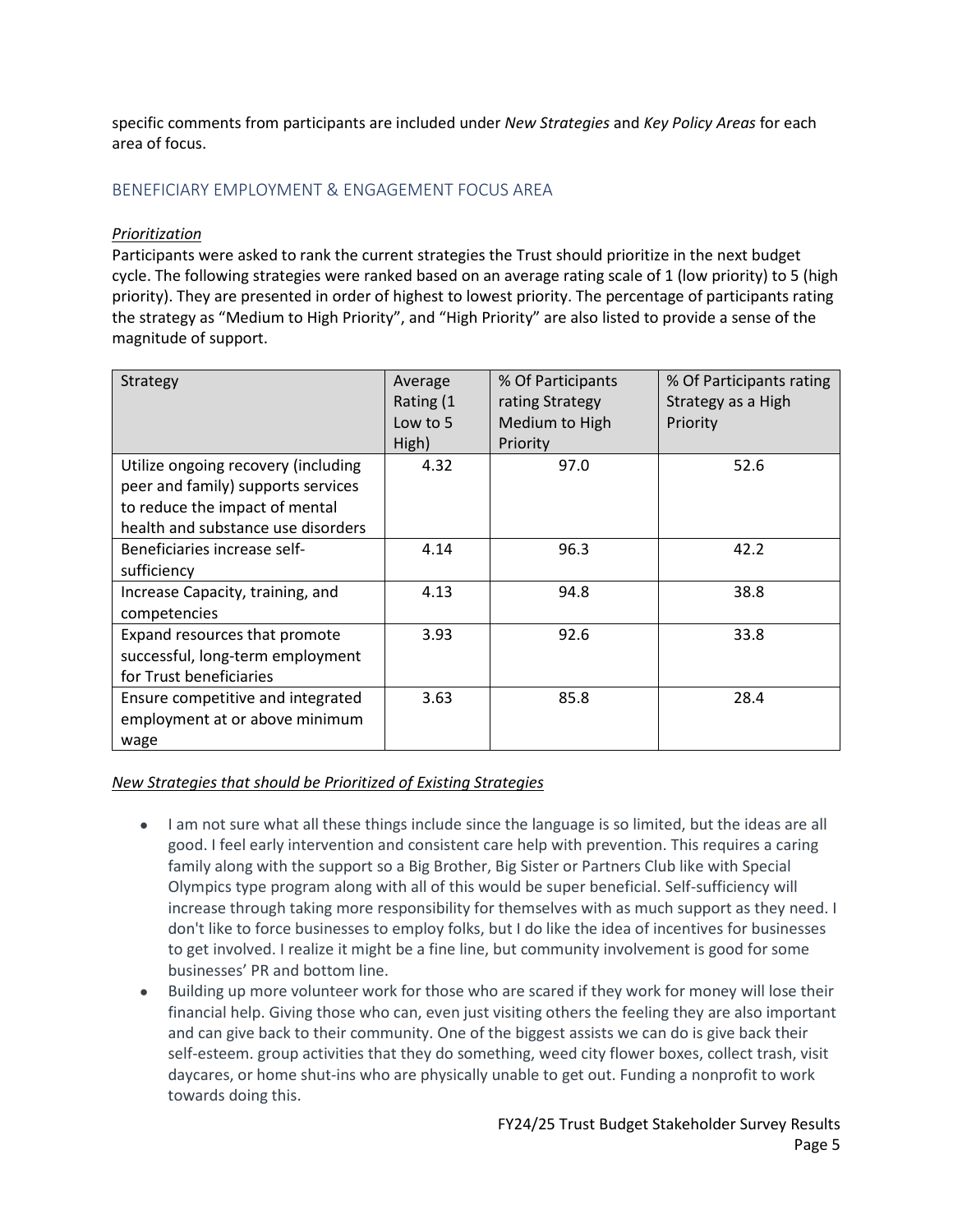- I would not be opposed to regulations that would allow a lower wage if it ensures that participants do not lose other necessary public assistance benefits.
- Immediate crisis support to reduce the impact of being victimized.
- Heavy focus on youth to improve services.
- While it is vital that the beneficiaries can access competitive and integrated employment at or above minimum wage, it is further vital that those who provide services to the beneficiaries also paid at least a minimum wage, yet preferably a livable wage (since minimum wage is not livable).
- Need more support for guardianship and conservatorship for community understanding and court access.
- Investing in prevention reduces the number of future beneficiaries and reduces long-term costs.

- How long extra variance background check takes for people to be able to be BH providers
- Partnerships with employment specialists for training in fields of need.
- Inclusive/adaptive recreation and community inclusion Youth transition services.
- Consumer owned and operated businesses. Apprentice programs target consumers and leverage DOL funds.
- Activities geared to individuals' interests and that have a true purpose for that individual.
- Access to services in remote rural communities.
- Technology in Prisons so clients can set up services.
- Lack of engagement by DVR and other community agencies who support beneficiaries to possible volunteer/training options in our division. We used to hear from DVR about possible placements several times a year.
- Continue efforts on employment and help in supporting the need for rate reimbursements to get increased.
- Ensure competitive and integrated employment at or above minimum wage.
- FASD needs to be better addressed.
- There is a huge gap in services needed and staff able to provide them. Please look at increasing recruiting, training, and paying direct service providers, ASAP.
- Folks are not always aware of the Trust or how they could use it.
- Work Matters Task Force recommendations.
- All adults in services should be screened for employment services with an expectation that adults are encouraged to find employment, recognizing that in rural Alaska this may mean involvement in subsistence activities. It is a meaningful activity. All adults need such engagement.
- Peer Support in the community opportunities, recovery centers, integrated socialization, and skill development.
- Top priority.
- Increase overall training and professionalism of the field. Policy issues could include increases in funding or standardization of the field (such as new certifications).
- Help those with disabilities to be understood and truly helped by employers and give them and all staff and employees training.
- (For all areas) Establish mandatory reporting of beneficiaries served for each program receiving trust funding.
- Ensuring all Trust Stakeholders who can work get paid minimum wage or better (now that the law has changed) and assist the Disability Law Center in advocating for those who do not.

FY24/25 Trust Budget Stakeholder Survey Results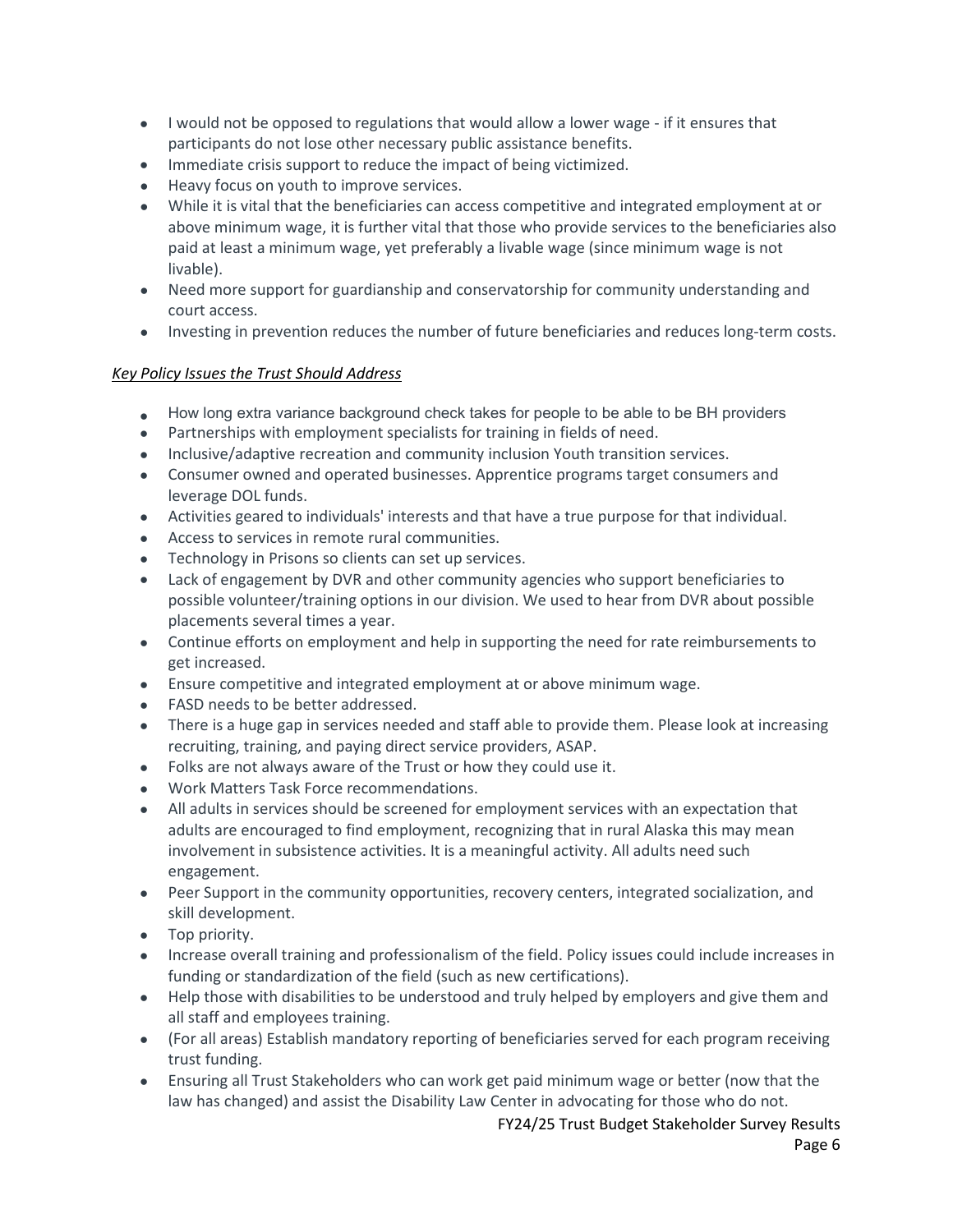- 1) Access to relevant training to be able to take advantage of the Infrastructure Bill jobs that will be coming to Alaska 2) Eliminating disability exclusive policies related to new jobs (that is, making sure job postings don't unnecessarily exclude potential employees with disabilities).
- Tapping the untapped beneficiaries and getting employers to hire them to work and lessen our employment gap.
- Support for keeping jobs--flexibility for employers.
- Reducing barriers for Alaskans with lived experience who want to enter the health care sector.
- Providing funds to help cover the employment costs of hiring a beneficiary.
- Ensure that we are listening to the beneficiary and their support team. What do THEY feel like they need?
- Employees are needed in the villages for family healing.
- EXPAND FUNDING FOR PREVENTION SERVICES!!! (Afterschool, early childhood services (pre-k), behavior health counselors in schools, youth employment services, and mentoring).

## <span id="page-6-0"></span>DISABILITY JUSTICE FOCUS AREA

#### *Prioritization*

Participants were asked to rank the current strategies the Trust should prioritize in the next budget cycle. The following strategies were ranked based on an average rating scale of 1 (low priority) to 5 (high priority). They are presented in order of highest to lowest priority. The percentage of participants rating the strategy as "Medium to High Priority", and "High Priority" are also listed to provide a sense of the magnitude of support.

| Strategy                        | <b>Average Rating</b> | % Of Participants rating       | % Of Participants    |
|---------------------------------|-----------------------|--------------------------------|----------------------|
|                                 | $(1$ Low to 5         | <b>Strategy Medium to High</b> | rating Strategy as   |
|                                 | High)                 | Priority                       | <b>High Priority</b> |
| Re-entry                        | 4.16                  | 96.2                           | 47.7                 |
| Community intervention and      | 4.13                  | 93.8                           | 47                   |
| diversion                       |                       |                                |                      |
| Community prevention            | 4.1                   | 92.3                           | 46                   |
| Systems and Policy Development  | 3.94                  | 89.1                           | 39.8                 |
| Increased capacity, training, & | 3.91                  | 91.5                           | 35.4                 |
| competencies                    |                       |                                |                      |
| In-facility practices           | 3.81                  | 90.5                           | 27.6                 |
| Booking and screening practices | 3.52                  | 84.4                           | 23.44                |

- Is the trust working on the system in place for supporting patients who have been accused of a crime, but are found incompetent to stand trial and not restorable?
- It would be nice to know what all of this includes. It would be nice to have a "learn more" link so that we could really understand what all of this involves. I know what my family has gone through, and all of this is very important but by learning more it would help me make priorities. All of us who are filling out this survey come from different backgrounds and life paths. Some of us are not professionals so we may need to know what is "behind" the short phrases in layman's terms.
- We need a better re-entry pathway.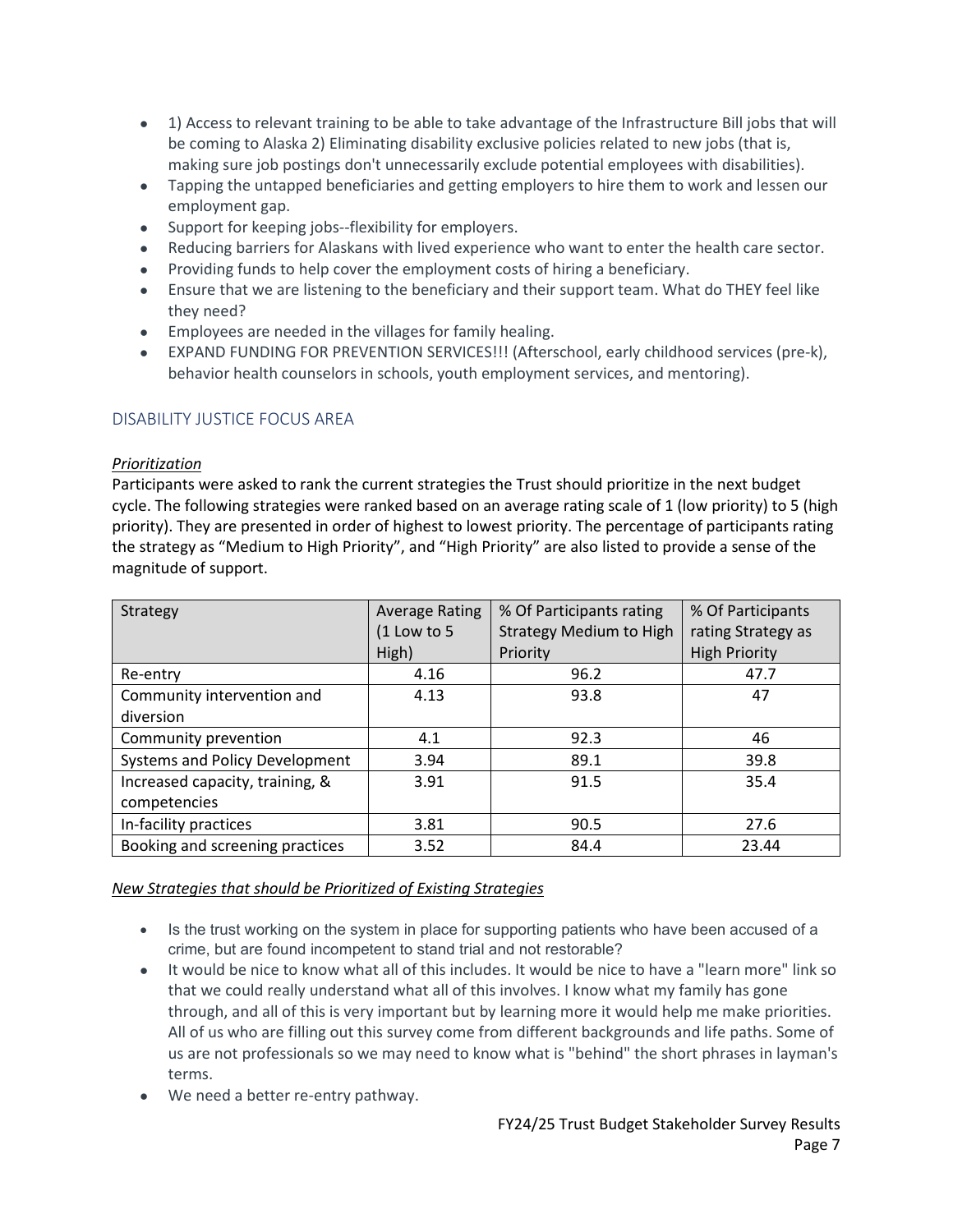- Services for youth region-wide so they stay in their region for services.
- I believe prevention and treatment of TBI in youth and juvenile offenders is critical to reducing adult incarcerations.
- Need better court access in guardianship cases and judicial training in this type of situation. Judges don't know sometimes even what the rules are.
- Support screening for traumatic brain injury in all populations and support the services they will need.
- We need more public data about the courts and corrections and beneficiaries to do systems change. Those systems especially corrections are in CYA mode 100% of the time, and never really release any useful data publicly that would help beneficiaries. It makes you wonder what they are hiding. It would be good to use the power of Trust to get data about mental health, drug use, and SUICIDE.

- Earlier identification and more support for people with FASD
- Increased access to housing and employment
- Holistic defense practices.
- Reentry Services and Community Education on the effects of justice involvement.
- Removal of convictions for drug or addiction-related offenses. Parole board reform/lack of people getting parole due to board actions.
- COVID-19 illustrates the difficulty of overreliance on "face-to-face" service delivery systems within DOC facilities. Across the board, communities were isolated from involvement, except for a hit-and-miss email or telephonic delivery. The State must figure out how to deliver a one-tomany system through better utilization of technology that transcends the one-to-one model we fall back to.
- Continuing community awareness of the laws is vital so there will be fewer infractions. A powerful PR campaign can stop problems before they start, thus less involvement is needed by the courts.
- Enhance and promote training and workforce capacity in AK centered around peer support that recognizes and honors that the lived experience of incarceration (sans a SUD or mental health diagnosis) is also a valid identity for some and can be leveraged to reach more people currently & formerly incarcerated.
- Advocacy for change to affect rural residency.
- Criminal behavior related to behavioral health concerns should be directed towards treatment versus prosecution resulting in incarceration.
- Expand the availability of training opportunities provided to justice system practitioners to increase the level of service for those living with disabilities.
- Law enforcement/judicial system unwilling to advocate or investigate abuse, neglect, and financial exploitation. Numerous times told the individual will not make "for a good witness." Elders and vulnerable adults are being victimized time and time again. Lack of justice for this population.
- Continue efforts on intervention, prevention, awareness (de-stigmatization), and re-entry.
- The complicated, confusing, and convoluted system of services is so frustrating to navigate that there are entire professions devoted to helping people find their way. Is this really personcentered? We need to advocate for these systems and rules we work within to be made simpler and easier to navigate, otherwise, we are supporting inequity and inaccessibility and, whatever our intentions, are ultimately part of the problem.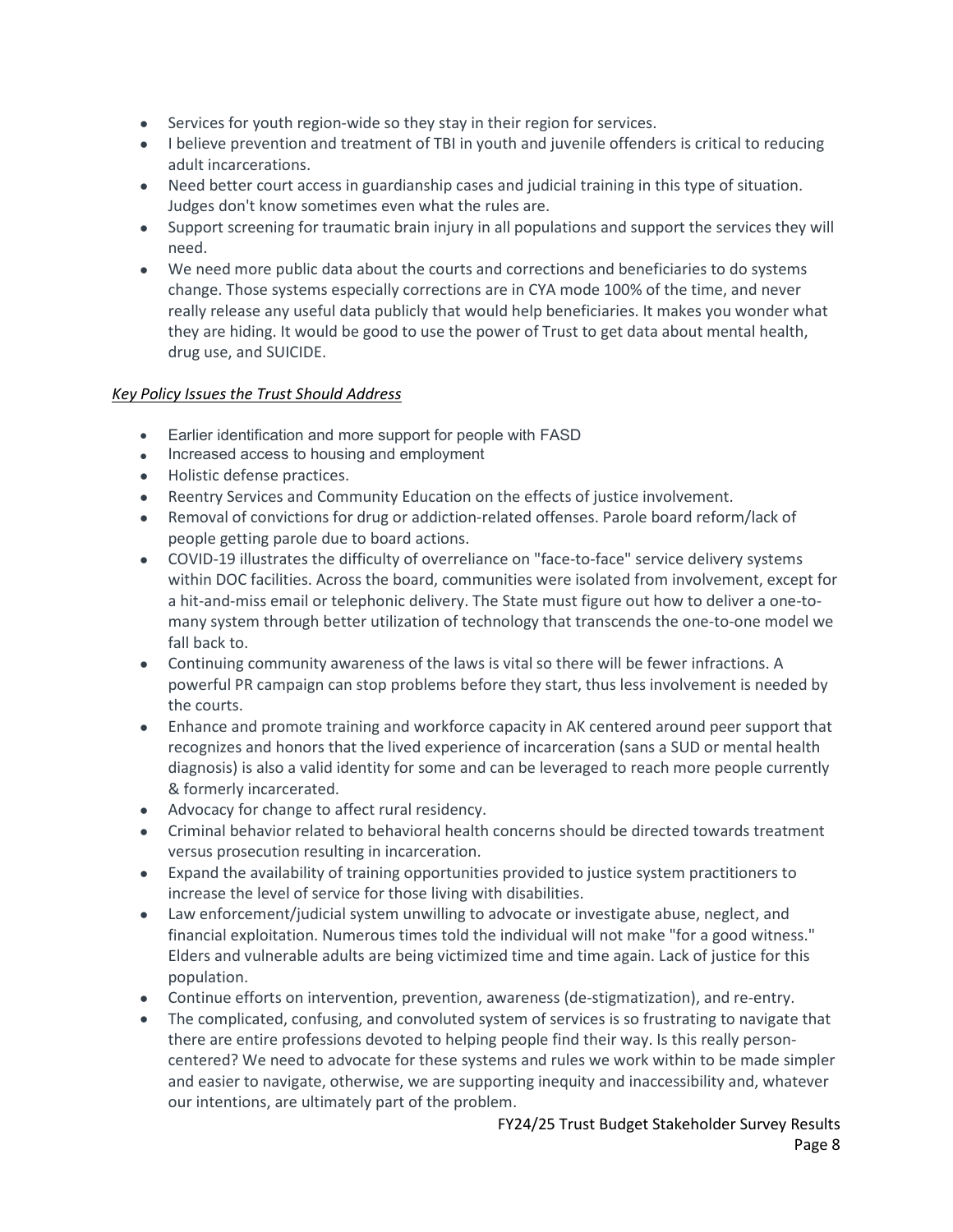- No more waitlist
- There is no justice for people born with FASD and neurodevelopmental/behavioral disabilities. DJJ has failed my granddaughter twice and ignored the fact that she was born with FASD. They say they understand, but they do not. They disregard the diagnosis and each time put her in the wrong environment for treatment that ALWAYS fails. She needed Level 5 out-of-state placement in a Neurobehavioral treatment center, as recommended by clinicians. And even though she was denied by all residential treatment facilities in Alaska, they convinced one facility, which had denied her twice because they are Level 3, to change it and accept her. Yes, she did well there, but we knew it would only last as long as she was there, and she would fail as soon as she was off probation. DJJ's philosophy is to blame the parents for their child's behavior and therefore, bad child, bad parent. They use a behavioral approach, which does not work with people with FASD. I am an expert on FASD and an FASD Parent Navigator. DJJ turned away and would not allow her FASD team of experts who supported her, to be involved in her treatment. They disregarded the great IEP we had and essentially destroyed her life, and ours. Many children with FASD and their families are being destroyed by the DJJ philosophy. It is not the philosophy of the Federal Government, but there is a loophole in the Federal law that Alaska uses in the treatment of child offenders. I have more information about that. It is difficult to explain. DJJ and FASD need to be addressed.
- When they have been victims of past circumstances, you should listen. Not ignore.
- A lot of providers and services are not following the law or providing equitable opportunity.
- Re-entry support and services, court diversion programs.
- Screening and treatment while incarcerated for SUD.
- Transitional housing for sex offenders. Even reentry housing programs tend to exclude S.O. which is probably the most counter-intuitive I've seen. More housing for S.O. is needed.
- Allowing beneficiaries to marry without risking the loss of services such as Medicaid/Medicare, social security, etc.
- The jails are filled with people with mental health issues, and it is not helping them. Their medication is often changed in ways that only hurt the person and destabilize them.
- Working on how people with disabilities are treated and those who are in positions of authority are trained. Give them compassion and care or have them fired.
- Assist the Disability Law Center in providing direct services for stakeholders who seek to not be discriminated against in their pay by employers.
- Ensuring peer support for reentry and community prevention efforts.
- In our region we need more people who can help people get on SSI/SSDI. I think that's a bigger priority than legal matters.
- Reducing stigma, reducing the burden of probation/parole obligations and supporting efforts to provide more educational and training opportunities in DOC facilities.
- Better youth TBI screening, not just sports-related, to prevent youth from getting into trouble/entering the DJJ system.
- There needs to be protection for seniors that want to work but are discriminated against because of their age because jobs don't want to risk injuries or health issues.
- Support policy that would enact Return to Learn/School for all youth in Alaska that would include concussion management and accommodations following a head injury (that are not just sports-related).
- Improved public data sharing.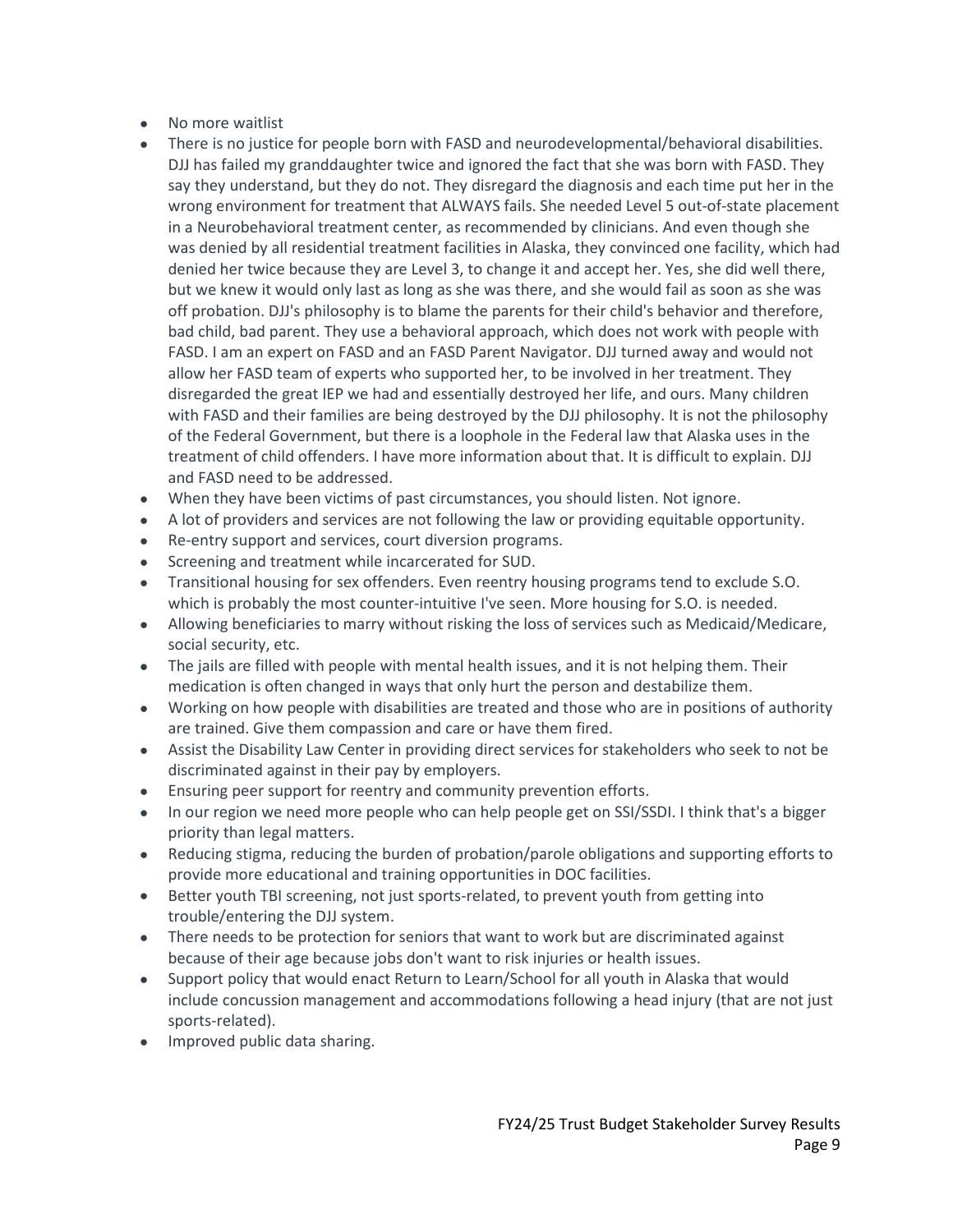## <span id="page-9-0"></span>EARLY CHILDHOOD, INTERVENTION & PREVENTION PRIORITY AREA

## *Prioritization*

Participants were asked to rank the current strategies the Trust should prioritize in the next budget cycle. The following strategies were ranked based on an average rating scale of 1 (low priority) to 5 (high priority). They are presented in order of highest to lowest priority. The percentage of participants rating the strategy as "Medium to High Priority", and "High Priority" are also listed to provide a sense of the magnitude of support.

| Strategy                          | <b>Average Rating</b><br>$(1$ Low to 5<br>High) | % Of Participants<br>rating Strategy<br>Medium to High<br>Priority | % Of Participants<br>rating Strategy as High<br>Priority |
|-----------------------------------|-------------------------------------------------|--------------------------------------------------------------------|----------------------------------------------------------|
| Reduce instances and impact of    | 4.50                                            | 92.7                                                               | 74                                                       |
| Adverse Childhood Experiences     |                                                 |                                                                    |                                                          |
| (ACES)                            |                                                 |                                                                    |                                                          |
| Promote practice-informed,        | 4.28                                            | 92                                                                 | 63.2                                                     |
| universal                         |                                                 |                                                                    |                                                          |
| screening efforts and early       |                                                 |                                                                    |                                                          |
| intervention services             |                                                 |                                                                    |                                                          |
| Ensure accurate identification of | 4.14                                            | 91.1                                                               | 52                                                       |
| social-emotional needs of         |                                                 |                                                                    |                                                          |
| children and their caregivers.    |                                                 |                                                                    |                                                          |

- Support Professional Development and a workforce of the clinical behavioral health community to serve Infant Early Childhood intervention.
- Early intervention through support like what my family received works well. When families feel they are being forced into a way of life rather than being supported to be successful in the way their family lives their lives worked for.
- More support for parents especially in-home behavioral/mental health support, to reduce ACEs and increase healthy attachment and parenting.
- I'm not clear on the role of the Mental Health Trust in Early Childhood Intervention and Prevention, but I do know much of this work is done through the Maternal Child Health section of the State, i.e. the ILP and Home Visiting Programs. Perhaps more partnership with that group, and less focus by the MHT on this area?
- Screening efforts are not an issue, supporting early intervention to provide the necessary services is where the true barrier exists.
- Alaskan Early Interventionists have been building & attempting these practices above since 1984. AND until our society and government BELIEVES that children are our greatest long-term investment, then our efforts will be for naught.
- This is my area. I would love to see anything related to supporting families, interventions/treatment for families experiencing a mental health crisis, addictions, and other chronic hardships.
- These strategies need to involve all systems of care that touch the lives of children and families in our community.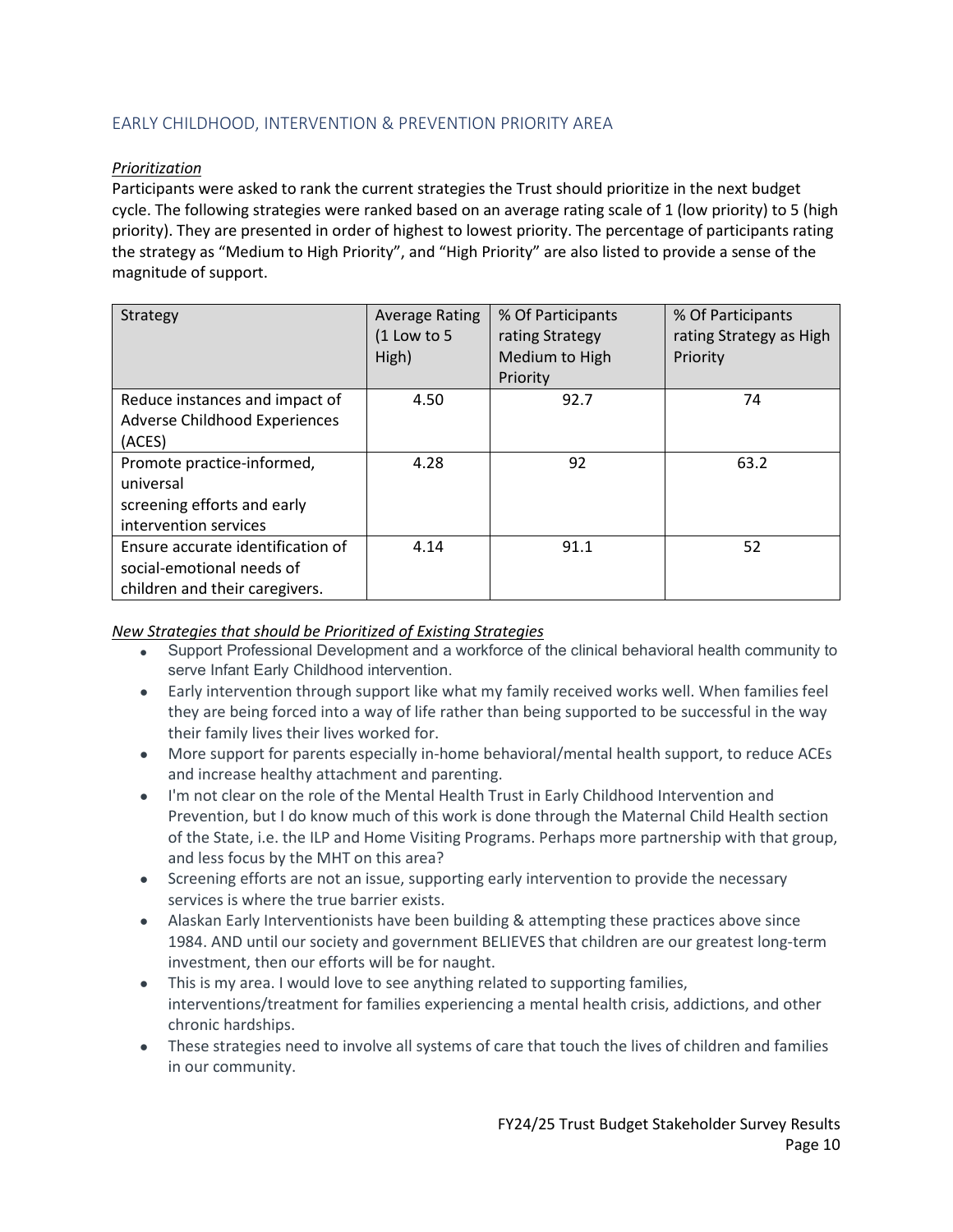- Mental health, substance misuse, and suicidal thoughts of pregnant women are a big concern although I do not know the data on this. It is hard to support folks without stigma and the threat of child protection services.
- Starting early has the greatest impact on preventing many of the issues the Trust is addressing today.
- A huge intervention strategy to prevent child abuse and neglect is to work with God's design of maternal instincts by promoting long-term breastfeeding. I'd like to see more support in the workplace for this. I'd also like to see advocacy for prisoners who are mothers of young children to have their children stay with them. This can break family cycles of abandonment and abuse by keeping these moms breastfeeding and getting counseling while incarcerated.
- YES, love hearing about these upstream prevention efforts to reduce long-term negative health outcomes. Child development doesn't end with early childhood! We need comprehensive prenatal, birth, early childhood, adolescents, and opportunity adult systems that are coordinated and supported to ensure great long-term outcomes.
- Support home visiting models.
- Yes, an overall Data and policy strategy. Or perhaps Trauma-informed education, healthcare, and whatever systems involved youth.

- Mandated healthy boundaries/safe touch/emotional intelligence education in elementary
- Invest in smaller community specialty courts (for instance Infant-Toddler Court) for intervention services.
- Increased access to pre k (universal, voluntary pre-K) improved early screening of infants and toddlers
- Early Childhood Mental Health Consultants.
- Age-appropriate education throughout childhood Youth empowerment tools and advocacy efforts that are culturally relevant.
- Providing basic needs, such as safe, secure housing as well as food security. Teaching parenting skills for those who did not have good parenting models in their own lives could help to break the cycle of abuse and neglect. Early education should be available to all children.
- Positive Childhood Experiences Expanding mental health curriculum to other MH conditions, like eating disorders.
- Explore the "Handle with Care" initiative in other states (Montana) where law enforcement notifies schools of children exposed to trauma (for example domestic abuse or arrest in the home) so schools can be trauma-informed early and handle a child with a little targeted understanding in the immediate aftermath.
- As challenging as it is to get a negative diagnosis when a baby is born, it is vital to identify issues as early as possible so that families can learn and implement practices to help their child.
- Increase funding for MCG
- Policies on when to conduct screenings--what providers and how and policies on interventions...such as if one answers A. on the screening, this intervention needs to be implemented. Policies should include training of providers as well.
- Support evidence-based practices in early childhood (training and capacity building).
- Preschool for all.
- Program opportunities to support families.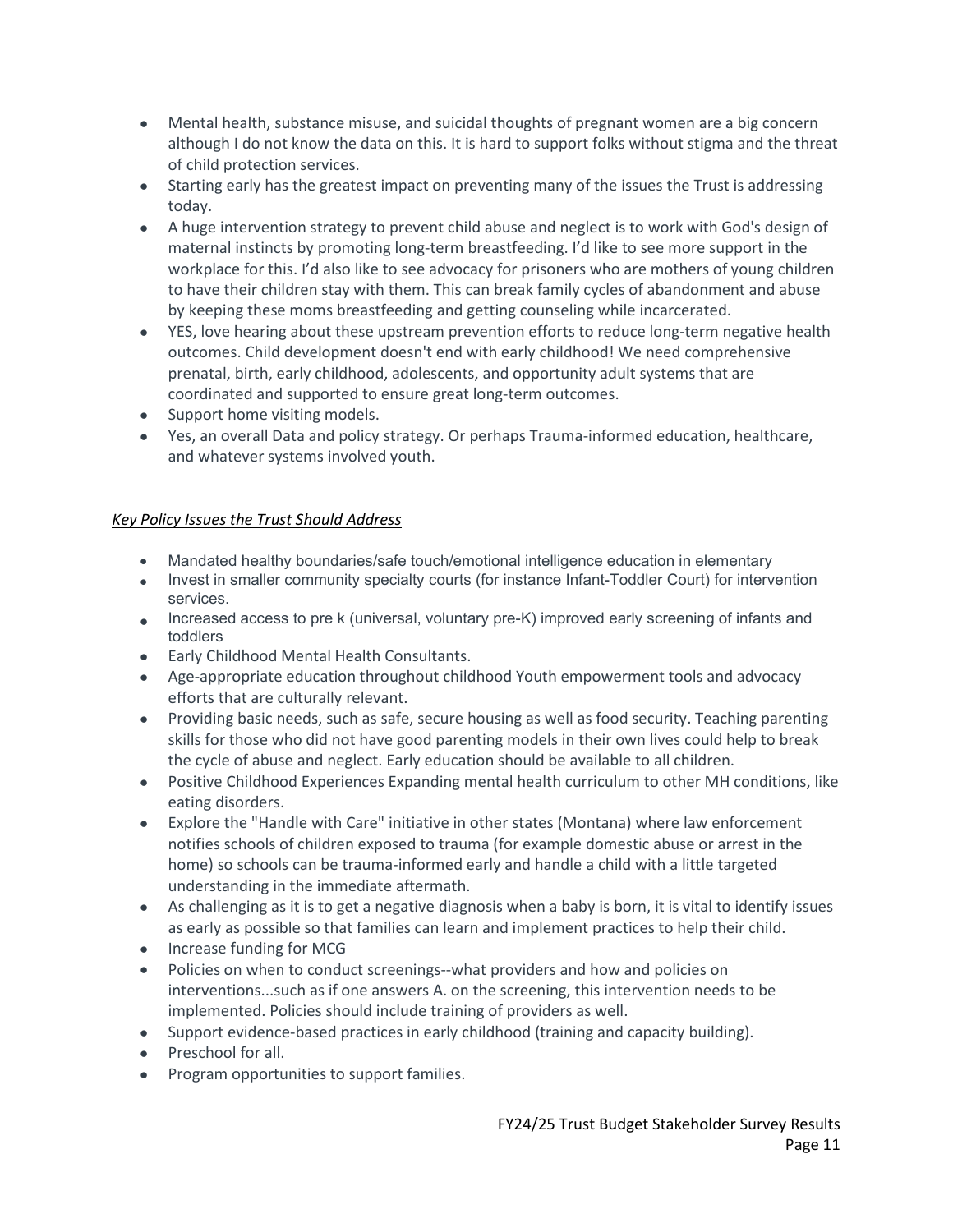- Funds needed to support ILP programs and training opportunities for these professionals. Difficult to keep the workforce due to significantly low pay.
- Continue efforts on early intervention and prevention.
- Bring ACEs training into schools for teachers/staff. Overhaul OCS -- especially increased pay and reflective supervision. Work on MMIW and IPV -- concrete supports for people who want to leave abusive situations but can't b/c of finances (e.g., housing, food, \$). Home-visiting parent/nurse-based support for families.
- Access to services including mental health.
- FASD needs to be better addressed.
- Identifying problems and solutions early on leads to much better outcomes for our children
- Increase the availability of screening even to the point that all children receive at least some basic screening. Maybe train PHNs to do during well-child checks and anyone doing well-child checks.
- This work belongs more to groups staffed, trained, and funded to conduct it, such as the State and private entities such as Providence, RurALCAP, and Southcentral Foundation.
- Families do not know where to start or how to access services.
- Increased funding to support an expansion of eligibility criteria, and increased funding to support appropriate pay/benefits (commensurate to highly qualified requirements) for all ILP staff.
- Expansion of the Little Tykes model at AKBH.
- Reduce ACEs and increase PACEs.
- Increase support for ICWA compacting of services. Supporting Social Determinants of Health toward the prevention of ACEs, support use of suicide prevention funding to be used toward ACEs.
- Need to narrow the focus to make a greater impact. Fix things one thing at a time.
- Abuse, Autism, TABI, Nutrition.
- Upstream wellness promotion across the continuum of care.
- Expanding access to quality childcare to allow for more family choices.
- ACES screening and any policies that reduce the probability or impact of ACES (supporting housing practices, substance use treatment, access to mental health services, etc.).
- Develop programs that will keep Alaska children and youth in the state when they need help with mental health and behavioral problems. Does anyone remember the Alaska Youth Initiative?
- Get children diagnosed and help as early as babies and not rejected by people and a system that hurts their progress but lifts it forward.
- Family resource centers located in schools and communities.
- Community Embracement of Children's inclusive needs.
- Better support for schools so they can support students in most need of behavioral health support.
- I would like to see policies around child removal reviewed. I would like to see families supported to intervene before children are considered to be taken away. Child trauma is huge around removal from families.
- Rural Alaskan brain injury screening.
- Ensure parents and families have the services and support they need. STATEWIDE SAFE AND AFFORDABLE CHILDCARE
- Supporting community systems building and strengthening of early childhood system(s). Also, support for universal developmental screening and social-emotional screening implementation.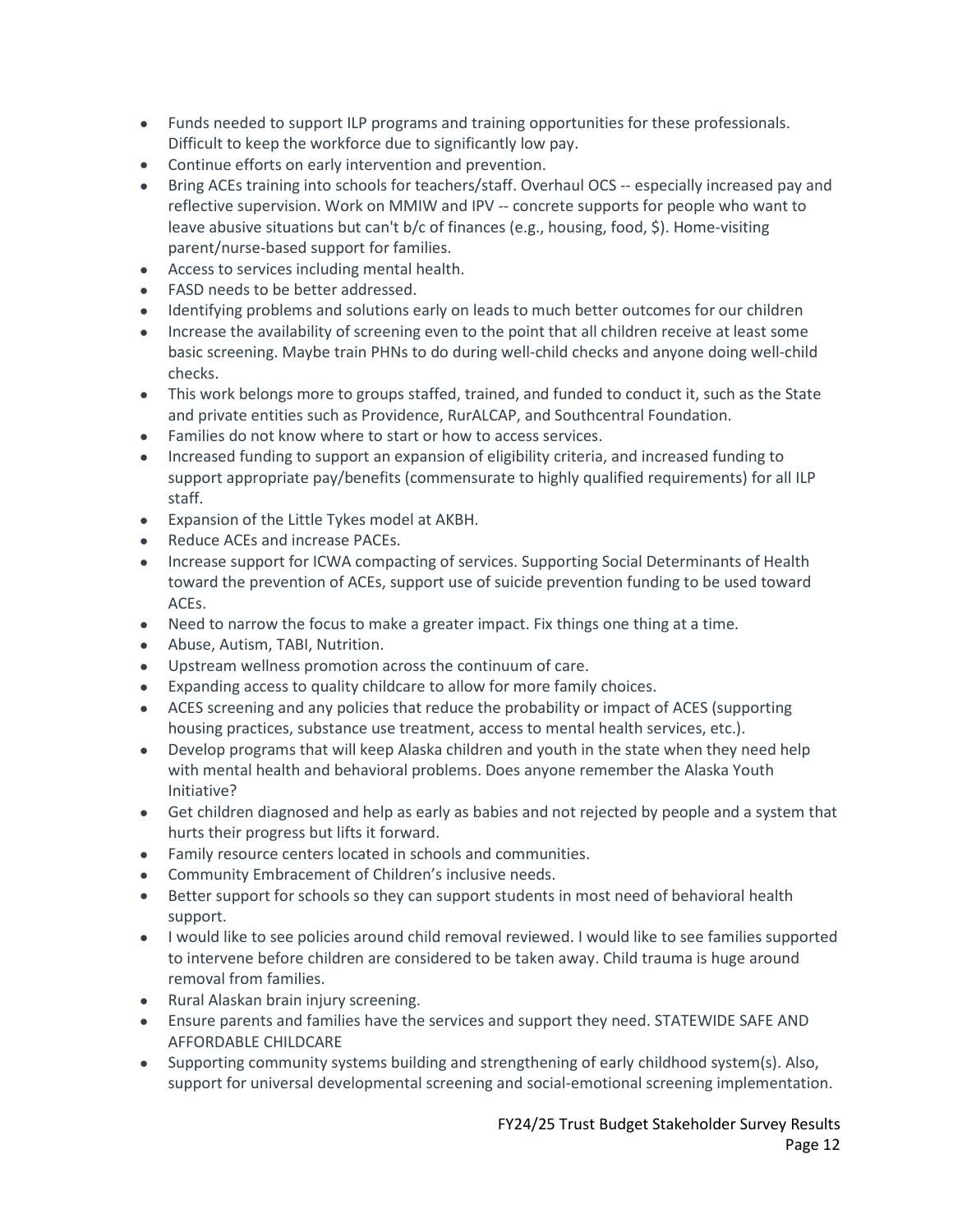Also support of prevention activities including increased access to infant early childhood mental health consultation by various provider settings, and partnership with OCS in some of their prevention activities.

- I think not enough kids are screened appropriately in our region.
- Advocating for increased funding for Part C services. Increase funding support for home visiting programs, and increase supports for early childhood mental health supports in childcare programs.
- There is a huge need to work with the State of Alaska to help streamline and improve their children's support and services.
- Universal Parents as Teachers programs for all families. 1-year paid family leave.
- Reduce barriers to access to affordable early childhood care.
- State investment in early childhood education and programs needs to increase. Increase the rate of childhood developmental screenings. Decrease the rate of uninsured children (third highest in the nation). Reproductive health is extremely important & vital in the development of young children.
- There is never enough. Middle school and high school students should have ongoing education that is not just fluff, but meaningful and thoughtful. We should produce THINKERS in this field, not talk AT them.
- Encourage breastfeeding and keep prisoners with their infants. Re-build the jail system to include young children so that these families can get the support and counseling they need to succeed.
- EXPAND FUNDING FOR PREVENTION SERVICES!!! Afterschool, early childhood services (pre-k), behavior health counselors in schools, youth employment services, and mentoring. Tribal child welfare compacting!
- More trauma-informed systems.

## <span id="page-12-0"></span>HOUSING & HOME AND COMMUNITY BASED SERVICES FOCUS AREA

## *Prioritization*

Participants were asked to rank the current strategies the Trust should prioritize in the next budget cycle. The following strategies were ranked based on an average rating scale of 1 (low priority) to 5 (high priority). They are presented in order of highest to lowest priority. The percentage of participants rating the strategy as "Medium to High Priority", and "High Priority" are also listed to provide a sense of the magnitude of support.

| Strategy                            | <b>Average Rating</b><br>$(1$ Low to 5<br>High) | % Of Participants<br>rating Strategy<br>Medium to High<br>Priority | % Of Participants<br>rating Strategy as a<br><b>High Priority</b> |
|-------------------------------------|-------------------------------------------------|--------------------------------------------------------------------|-------------------------------------------------------------------|
| Beneficiaries have safe, stable     | 4.46                                            | 98                                                                 | 60.5                                                              |
| housing with tenancy supports       |                                                 |                                                                    |                                                                   |
| Beneficiaries access effective and  | 4.16                                            | 95                                                                 | 47                                                                |
| flexible person-centered HCBS       |                                                 |                                                                    |                                                                   |
| Housing and Home & Community-       | 4.10                                            | 95                                                                 | 45.1                                                              |
| <b>Based Services (HCBS) Policy</b> |                                                 |                                                                    |                                                                   |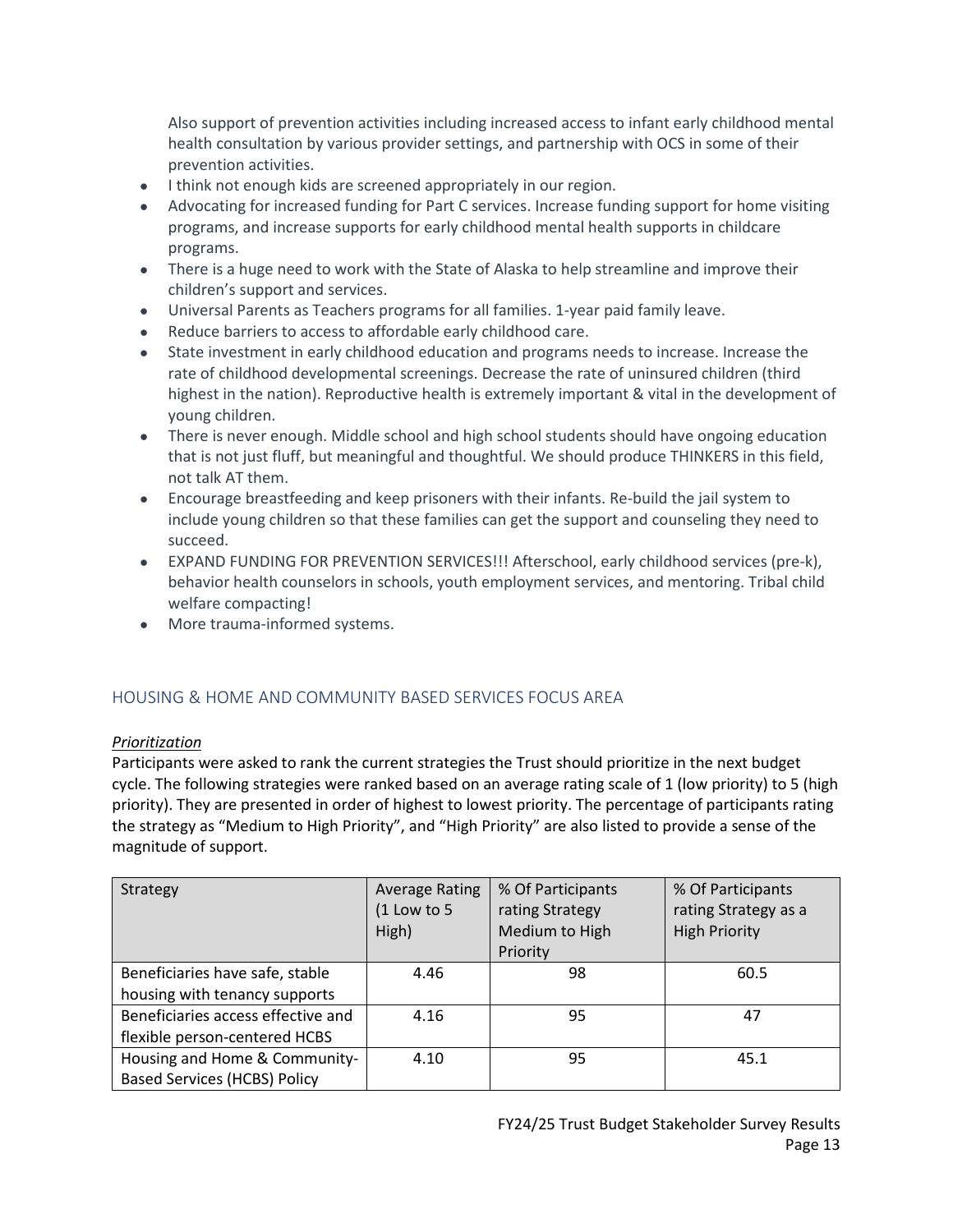| <b>Coordination and Capacity</b>   |      |      |      |
|------------------------------------|------|------|------|
| Development                        |      |      |      |
| Institutional diversion and return | 4.02 | 95   | 38   |
| to the community                   |      |      |      |
| Optimize information technology    | 3.63 | 87.6 | 22.5 |
| and data analytics                 |      |      |      |

## *New Strategies that should be Prioritized of Existing Strategies*

- Many of the beneficiaries we serve are not only facing homelessness but are struggling with access to food while awaiting benefits upon release from our facilities. Having services to meet these essential needs is an area of focus to explore.
- No more waitlist for people with developmental disabilities. This population is only growing.
- The Trust should take a position on the mayor's plan to build a mega-shelter at Tudor and Elmore. This will not serve unhoused people well and will be there in perpetuity if constructed. The Trust should support smaller supportive housing units so there is not a need for a megashelter, which is a means to an end (so the mayor can abate camps with law enforcement if he meets the bed threshold for Anchorage).
- Trauma-informed systems.

- Focus on transitional housing opportunities over shelters
- Increased low-income housing. Policies that do not screen out applicants for supported housing.
- Transitional housing availability--suitable housing and sufficient housing throughout the state.
- expanding supportive housing first options, support of eviction prevention and diversion.
- Priority housing for those with children
- Transitional Housing
- Nursing home and assisted living diversion and transition, inclusive/adaptive recreation, and community inclusion.
- Adults with FASD do not have easy access to supportive living arrangements and desperately need these services (besides those being provided by family members who essentially have no 'off ramp' from caregiving into adulthood).
- Access to affordable housing regardless of addiction status.
- Direct support for individuals with backbone and love are vital to make this program work. Seeking these individuals is a top priority. Bringing in the construction community to help with the actual housing issues might be a good plan such as Habitat for Humanity.
- Affordable housing.
- Provide funds to support programs assisting beneficiaries to find, stay and live in the community of choice with housing, housing modification, and age in place services.
- Policies around housing and home and community-based services for adolescents and young adults with developmental disabilities as currently there are no homes available to serve anyone under the age of 18yrs of age.
- Housing availability is needed in all communities for those with criminal and behavioral health histories that tend to make them ineligible for safe and affordable housing.
- Apartment-style housing availability for mental illness assisted living facilities.
- More affordable housing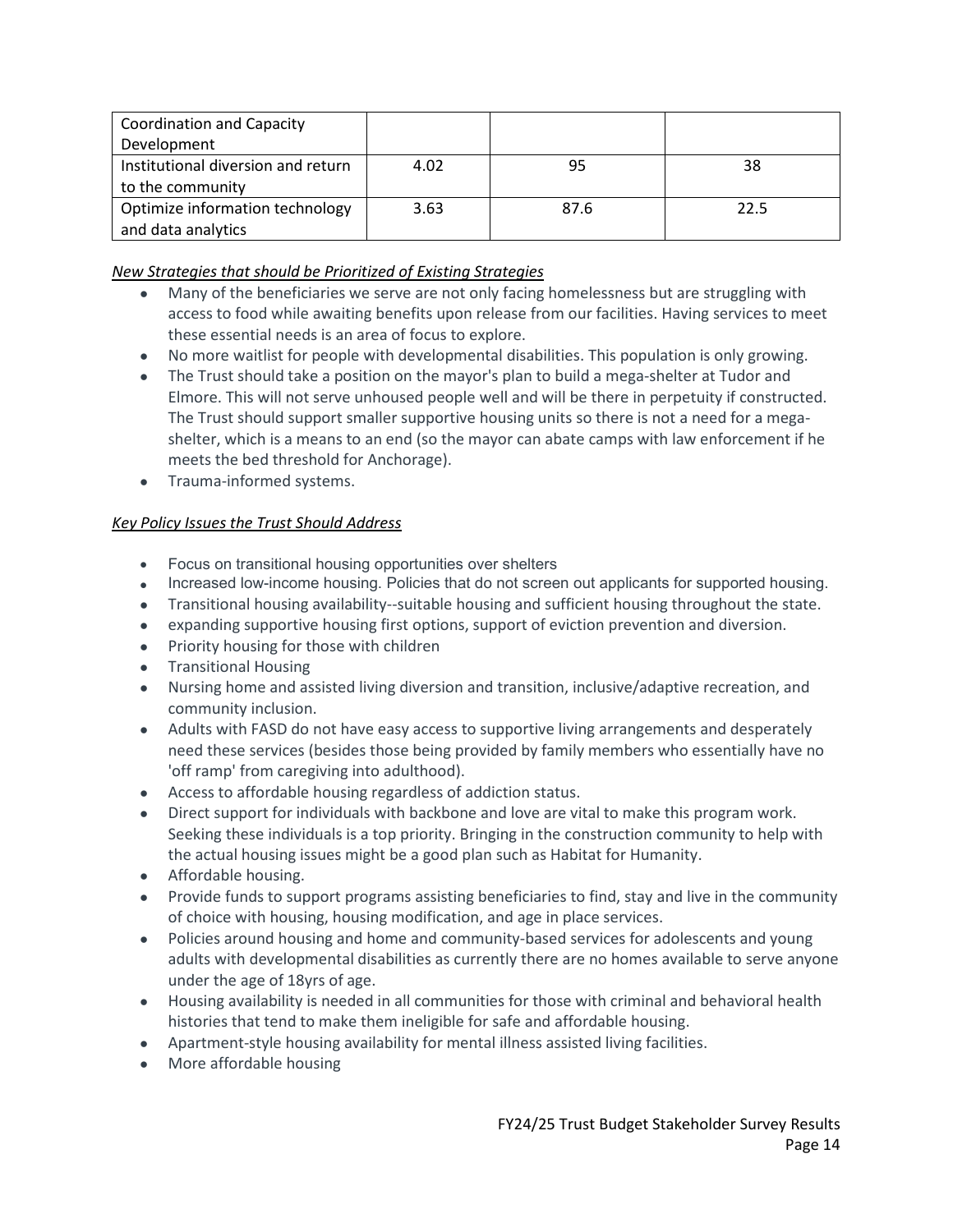- Continued lack of safe, secure housing for seniors. Many of the facilities are being overrun by individuals who are taking advantage of those living in subsidized housing. Difficult to keep individuals in the least restrictive setting with minimal assistance when dealing with advanced age, declining health, and chronic mental illness.
- As Alaska has such a shortage of this. Yes, for now, we need to concentrate on it.
- Continue efforts in supporting housing options and help in supporting the need for rate reimbursements to get increased.
- More housing for families in poverty. Mental health support for people experiencing homelessness.
- Housing options are severely limited, and there are no homes available for Alaskans who suffer from mental illness or behavioral disturbances. If someone is willing to cooperate and cheerfully give up their independence, finding housing is possible if still difficult. In cases when an Alaskan lets a traumatic loss of independence or health get them, however, they have to either "get with the program" or learn to survive on the street.
- No more waitlist for DD.
- FASD needs to be better addressed. There really are no appropriate services for adults or children with FASD or their families. I have been working on this since 1990.
- Kids need stability.
- Very important to maintain stability. If you are constantly worried about where you will live, or how it can be affordable, you're not getting better or living, you are merely surviving, and or existing.
- Subsidize and help make available decent, basic housing. There is and always has been a shortage of low-end housing in Anchorage and Alaska.
- Not enough staff to provide services to those who wish to remain in their own homes (ALI and APDD Waivers), or who don't need around-the-clock (Nursing Facility) level of care.
- Without community-based services, folks are being removed from their home and state to get care. There are no choices in our community and no staff for the hours that are available.
- affordable housing for vulnerable populations, non-aggregate setting options
- Recognize that there are gaps in the housing continuum now. Not everyone currently fits in the offerings specifically on the higher end of needs. Another level is needed with assisted living.
- Housing is a key issue for one's health of mind, CBS is the best and cheapest way to provide needed services.
- Keeping ADRD patients at home as long as possible, better training and pay for Direct Support Professionals
- Having appropriate housing and HCBS services available. Including expanding the number of beds for those who need additional services (skilled nursing) more accessible housing, more housing close to stores, doctors, etc.
- Funding for building beautiful, efficient, low-income housing.
- Make sure that people get the hours that adequately match their needs. Placements that are appropriate for the individuals. Cut the red tape on telling them they aren't allowed to do what they want and when they want in the community. Quit the DSP 15-minute habilitation difficulties altogether so people can enjoy life. Recognize autism as people needing help by changing the perspective on how services are needed
- Access to HCB Services that are determined by the consumer, not the agency.
- Focus on regional services
- Housing and affordable housing is needed. Any subsidies to reduce costs would be good.
- In-home services for families at risk of protective services involvement.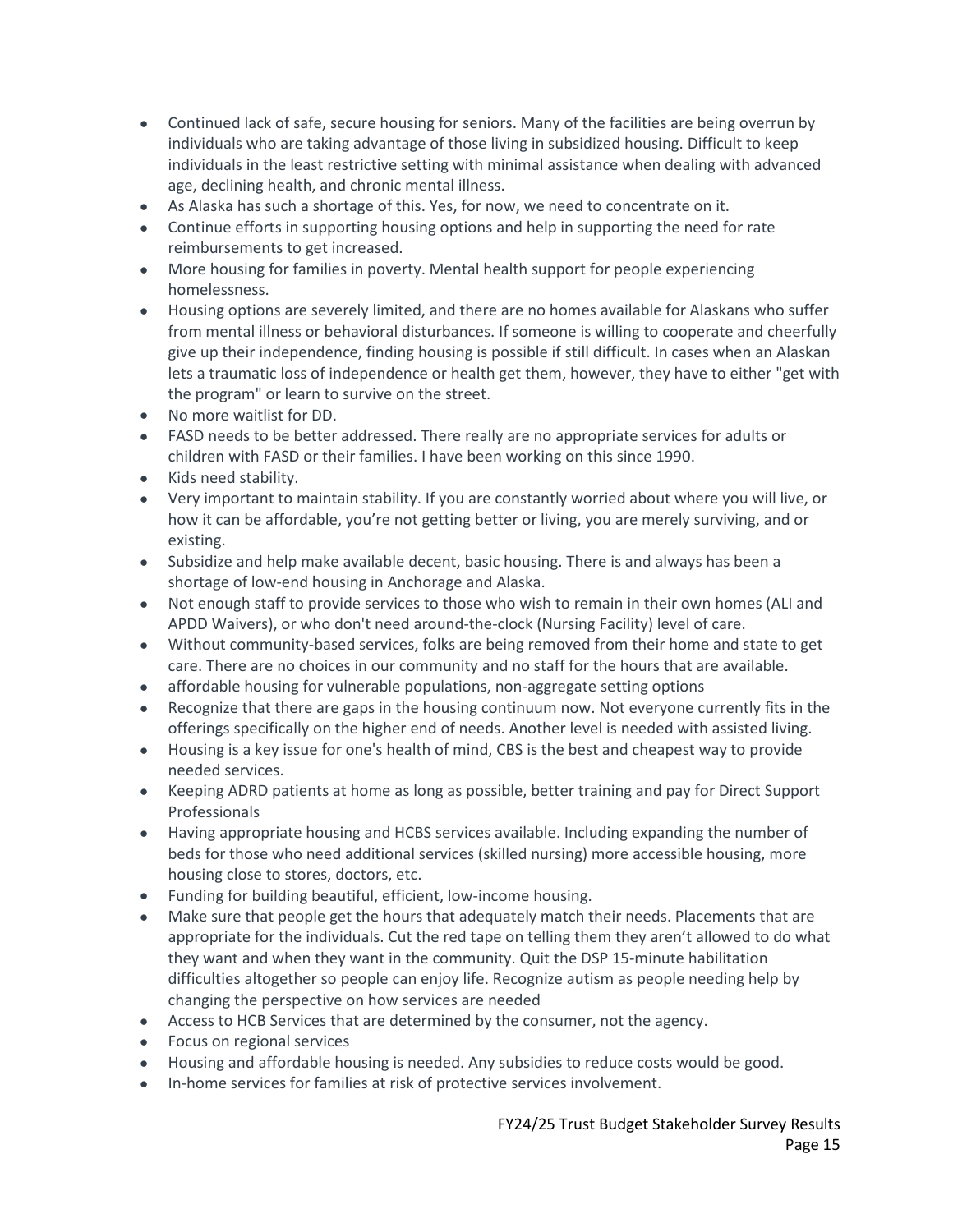- More hub housing for those with a TBI who seek to live independently. Work with telephone companies to further expand Telehealth services in rural areas via expansion of Wi-Fi services in rural communities.
- Safe affordable housing across the state for beneficiaries.
- We need Permanent Supportive Housing in our region.
- I think the Trust should continue to work with other philanthropic agencies to build new homes and housing projects. Brick and mortar investments, especially if they can be done on Trust land.
- Access to services for people with Alzheimer's and other dementia.
- Not enough reentry housing.
- We need school-based behavioral health services.
- We need affordable housing for both people with disabilities, and people returning to their community from MH/SUD and/or reentry from corrections.
- Homeless Children and Youth Act, this law has been introduced several different times. Currently, our most vulnerable homeless population (children) is not counted as such. Housing and Urban Development's definition of homelessness should be in line with the McKinney Vento.
- The entire nation struggles with housing. Let's get real about the need for low-income housing. Better yet, let's find a way to get folks working to support them into housing.
- Senior housing in the interior needs more attention and there also needs awareness of more senior interaction in those facilities. Dances, art, grandchild

## <span id="page-15-0"></span>MENTAL HEALTH & ADDICTIONS INTERVENTION FOCUS AREA

## *Prioritization*

Participants were asked to rank the current strategies the Trust should prioritize in the next budget cycle. The following strategies were ranked based on an average rating scale of 1 (low priority) to 5 (high priority). They are presented in order of highest to lowest priority. The percentage of participants rating the strategy as "Medium to High Priority", and "High Priority" are also listed to provide a sense of the magnitude of support.

| Strategy                          | <b>Average Rating</b> | % Of Participants rating  | % Of Participants    |
|-----------------------------------|-----------------------|---------------------------|----------------------|
|                                   | (1 Low to 5           | <b>Strategy Medium to</b> | rating Strategy as   |
|                                   | High)                 | <b>High Priority</b>      | <b>High Priority</b> |
| Ensure Alaskans have access to    | 4.65                  | 99.3                      | 76                   |
| comprehensive crisis services and |                       |                           |                      |
| supports                          |                       |                           |                      |
| Improve treatment and recovery    | 4.51                  | 99.3                      | 64                   |
| support services                  |                       |                           |                      |
| Increase awareness, and improve   | 3.99                  | 95                        | 41                   |
| knowledge to prevent drug and     |                       |                           |                      |
| alcohol misuse                    |                       |                           |                      |

## *New Strategies that should be Prioritized of Existing Strategies*

• Alaska needs to greatly increase the availability of mental health and addiction treatment and facilities. More such services could prevent and/or reduce suicide, as well as homelessness and the community issues that come with it.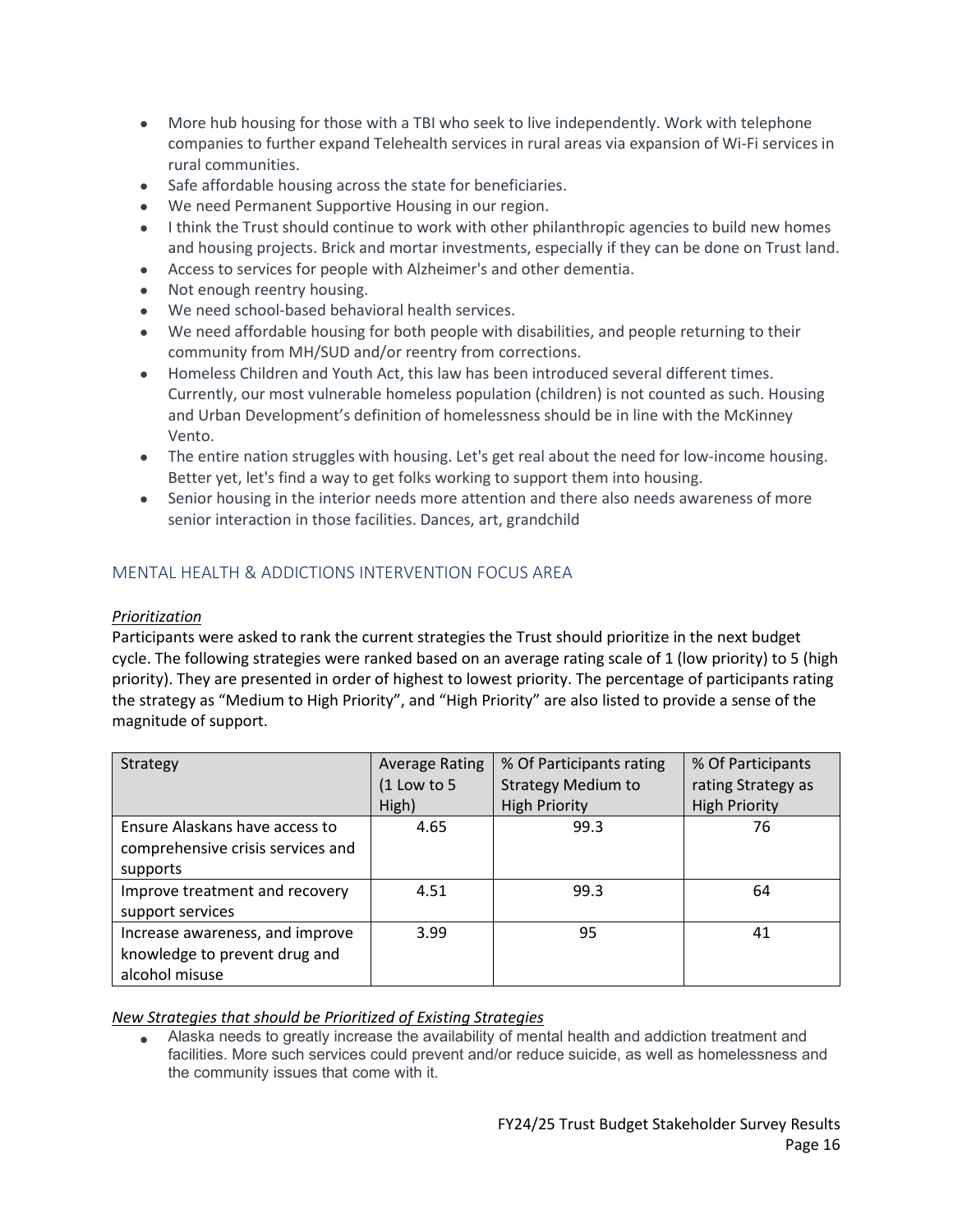- Increase the utilization of Evidence-Based and/or Guideline Specific practices and programs. Ensure quality through systematic fidelity review and quality improvement training, as well as adaptation efforts to ensure the fit of EBPs to Alaska. Don't just assume Alaska cannot deploy EBPs or Guideline Specific Care, we wouldn't stand for that in other areas of healthcare such as heart care or diabetes. We can do this.
- Link data systems to better demonstrate and understand the impact of crisis interventions supported by the Trust (e.g., DOC data systems to city-led crisis interventions)
- More providers in the state, in SE Alaska we are so deprived of care. Build more in-house facilities to treat kids and adults (separately housing) so we do not have to send them away from families. Insist all Hospitals have good outpatient mental health providers to keep families together. Where addiction and mental health are, have residential housing that treats the individual but then works to treat the family so returning to the family home it blends easily. Spend more money on facilities then find someone to run them correctly with MH oversight.
- Reduce stigma about utilizing mental health services.
- Clear, accessible supports and resources for people in crisis & Mental health facilities & Alternatives to homelessness.
- The lack of mental health options and facilities in Alaska is abysmal. Frequently, children are recommended to out-of-state treatment RTCs, and although research shows RTCs are not very successful in helping children successfully improve their mental health children all too often are taken from their communities and sent out of state. This is difficult to challenge as community mental health providers and RTCs in Alaska are quick to deny placement and treatment. The state of Alaska is not helping children/youth who have mental health/behavioral disorders.
- Focus on rural youth for services
- Continue to focus our energies on inter and intra-generational trauma caused by substances and abusive acts from substance addiction. This is NOT a one-shot budgetary item; this is choosing HOW we accept and adapt to life-long challenges. AND how we learn to live in a community of acceptance.
- Incorporate a brain injury screening protocol into the Crisis Now framework, and/or the Treatment and Recovery Support Services.
- It is vital that the treatment and recovery support services are available and accessible where the individual lives and calls home.
- Increase access to mental health services for youth mental health needs.
- Inclusion of assistive technologies to support recovery from substance use disorders, such as \*The Bridge Device for opioid withdrawal (many individuals experience an 85% reduction in withdrawal symptoms within the first hour). \*Emocha (this is for remote Directly Observed Therapy to ensure medications, such as Suboxone, are being taken as prescribed) \*Soberlink (for remote Breath Alcohol Monitoring) \*CheckUp & Choices (a 24/7, online, confidential, self-led SMART Recovery platform)
- This is #1 for me. When we address all things in this area, we reduce the need for so many other services (or at least the crisis part of it).
- We need to enhance and increase addiction recovery facilities in the interior region. Many people are being sent far away due to lack of room here I last heard.
- Please invest in direct youth prevention strategies and community coalition work to reduce the risk of substance misuse and addiction. Youth prevention strategies such as afterschool/summer programs, mentoring, in school mental health/addiction services.
- Improved data sharing and collaborative policy with departments AND divisions. Really worried about the splitting of DHSS and its impact on people needing services. Really concerned about department/division leadership's ability to break silos down, and the split just makes more silos,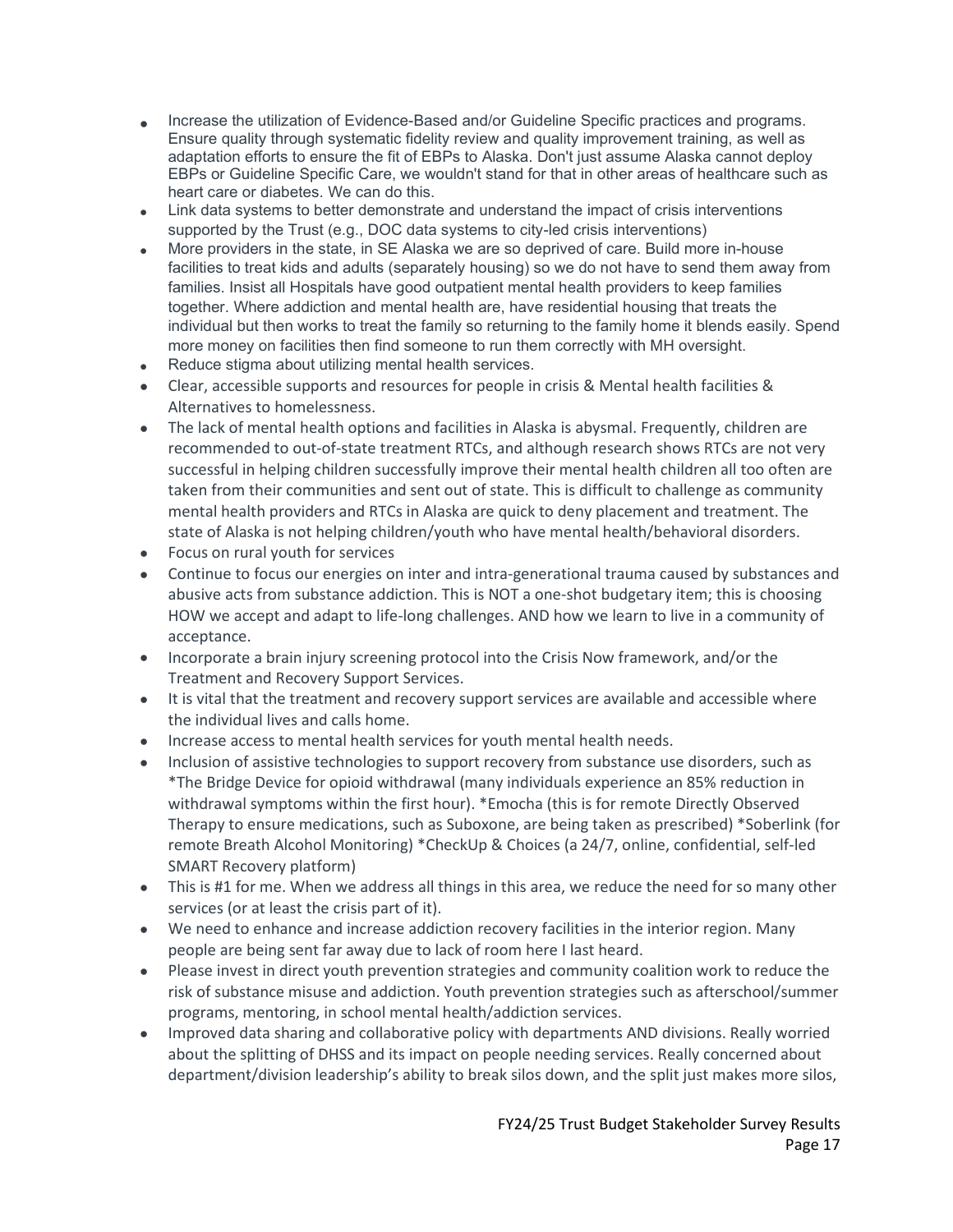especially DBH and their ability to handle 1115 waiver and Optum. Maybe something about improving system integration and collaboration? Trauma-informed systems.

- Opt-out policy for teens to be screened for BH needs, instead of opt-in that most schools use.
- Suicide prevention support for state-wide zero suicide initiative, universal screening
- Policies that support improved access in smaller rural communities
- Working with DOC and service partners for a continuum of care.
- Crisis Intervention
- We need more treatment programs for women with children and supportive follow up needs to be fairly intensive until after the child reaches age 2-3
- Access to treatment & harm reduction tactics.
- Just early as possible reaching out to families with love, not laws.
- Include employment services and support to maintain healthy living
- Policies around training that grantees must have on interventions related to mental health and addictions. There need to be more policies in place on providers offering affordable sliding scale fees so that people can afford the services.
- Ready access to the full continuum of behavioral health services.
- Cognitive processing therapy training enrollment for certificate available in Alaska.
- More home-based services
- Licensed, transitional ALHs required to assist those living with mental illness. Providing 24/7 oversight to assist those who are able to transition to independent living and ongoing support for those who require lifelong oversight. Many individuals cycle in and out of acute psychiatric facilities and incarceration need stability and structure.
- Continue efforts on intervention, prevention, awareness (de-stigmatization), and re-entry.
- Home-visiting mental health services.
- Increased accessibility and awareness of mental health supports. Imagine if there were outreach and awareness campaigns about mental health support options implemented on a level similar to the outreach that was done for COVID vaccine clinics.
- Reduce stigma to accessing mental health care.
- FASD needs to be better addressed.
- More emphasis on getting those addicted off the street and into treatment voluntary and involuntary. Again, for someone not on Medicaid and with minimal insurance, there is not much help available.
- Increase funding for and capacity to assist with the ISW and IDD Waivers.
- We need more access to interventions for mental health and addiction support.
- SBIRT and screening for suicide and mental illness need to be a universal expectation.
- Partner with providers and the State of AK, to reduce administrative burden, which is bottlenecking access to care. Support efforts for parity of payment for MH/SUD services. RVUs may be similar, but reimbursement is WAY less for MH/SUD providers
- Natural consequences, hold them responsible for their part in the problem. Get the individuals to buy into the process.
- Mental health ties more closely into all other areas and with this being the primary concern and area of focus, everything else becomes easier.
- Housing first models of care
- See disability justice. As always, more substance abuse treatment and dual diagnosis treatment programs. Wider use of medically assisted treatment.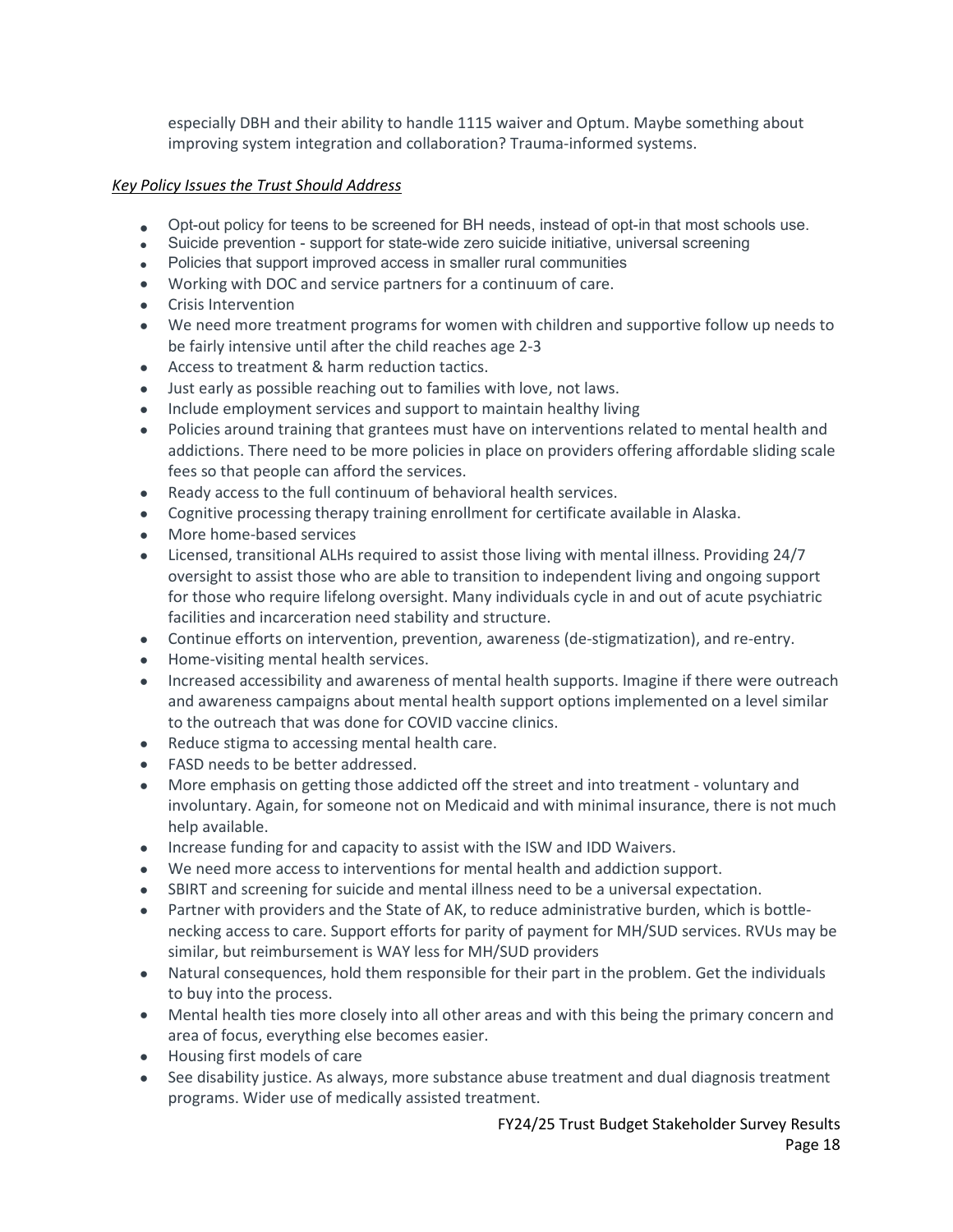- Recognize mental health and autism connection with suicide, anxiety, and depression as well as develop help for it. There are behavioral health specialists, counselors, and psychologists turning people away refusing to deal with ones they interpret as being too difficult.
- Include sex trafficking.
- Family Support Care Line
- I would like to see resources concentrated on addiction prevention, mental health wellness, and related.
- Brain injury screening for all stakeholders with mental health and/or addiction issues. Meditation, Yoga, and Mindfulness Centers for Veterans and other Trust stakeholders to address TBI mental health, PTSD, and other mental health concerns.
- Qualified and capable workforce to work with our beneficiaries licensing parity.
- More long-term facilities in more rural areas that can take children.
- Mental Health Education in Schools
- Increase funding and support for POSC and home visiting
- Keep on with the excellent stigma-busting work! I think we should all work on more alcohol misuse prevention efforts.
- Traditional healing practices
- Age of consent decrease to 14 years old.
- Looking into innovative solutions (such as assistive technologies) to help people transition into treatment and support them in their long-term recovery efforts.
- Intervention is key to helping, educating & providing a more stable way of life for people with mental health disabilities & addiction. And providing a tool to a better life in the choices they make.
- Start with all-out awareness campaigns, then all out "here's where to go" for those seeking help, and support for their caregivers and family members.
- The best way to prevent mental health problems is to heal families and early childhood intervention by promoting a close mother/child bond. Also, marital counseling services to keep families together.
- EXPAND FUNDING FOR PREVENTION SERVICES!!! Afterschool, early childhood services (pre-k), behavior health counselors in schools, youth employment services, and mentoring. Expand the mental health & addiction workforce through investment in the University of Alaska.
- Improved rates for providers; Improved work on 1115 (not sure what DBH leadership is doing, but it needs to be fixed!). Improved policy about actual data being shared publicly. Improved health information technology infrastructure and policy and transparency (why is DHSS trying to kill the health information exchange?)

## <span id="page-18-0"></span>WORKFORCE DEVELOPMENT PRIORITY AREA

## *Prioritization*

Participants were asked to rank the current strategies the Trust should prioritize in the next budget cycle. The following strategies were ranked based on an average rating scale of 1 (low priority) to 5 (high priority). They are presented in order of highest to lowest priority. The percentage of participants rating the strategy as "Medium to High Priority", and "High Priority" are also listed to provide a sense of the magnitude of support.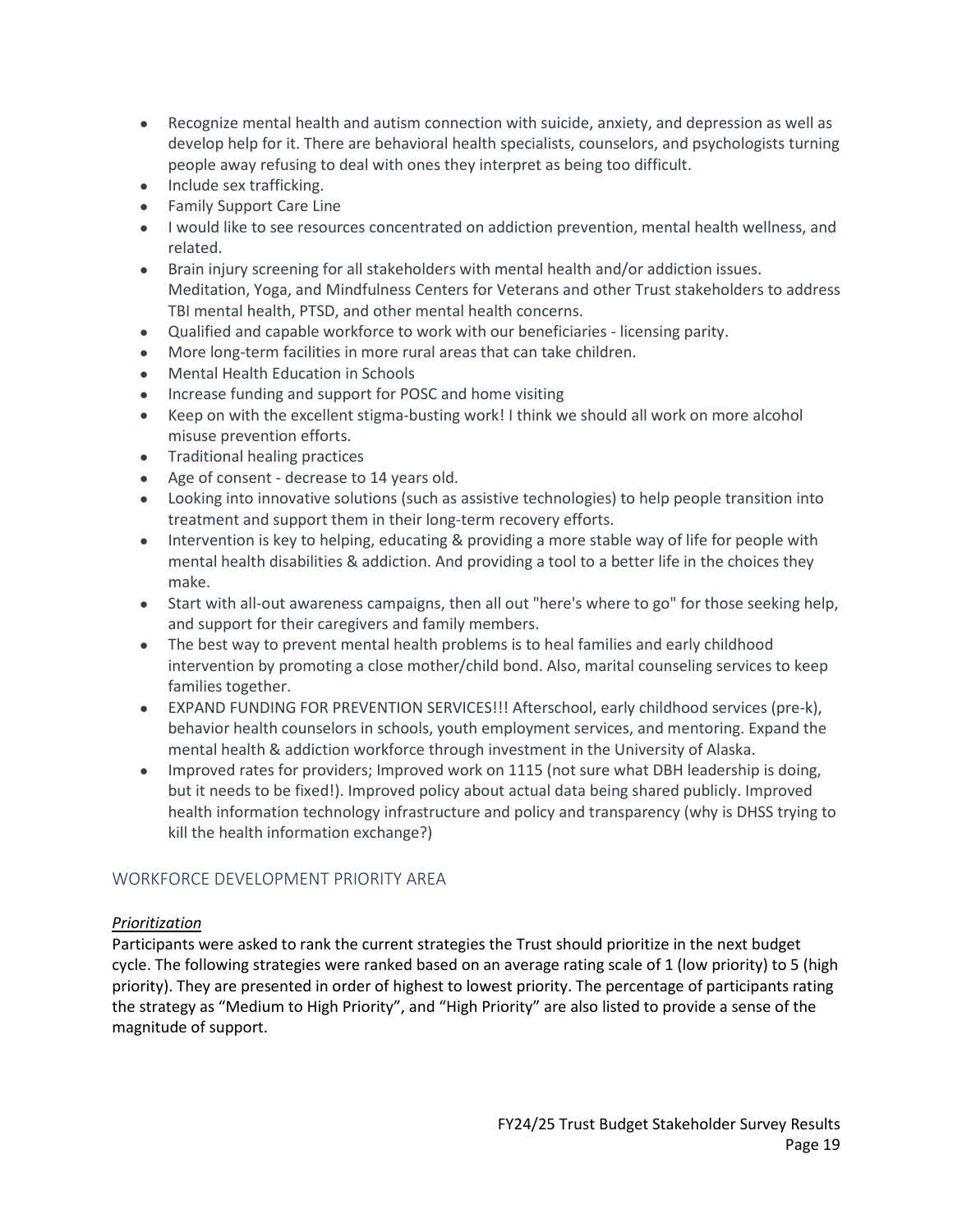| Strategy                                                                                                                                                     | <b>Average Rating</b><br>$(1$ Low to 5<br>High) | % Of Participants<br>rating Strategy<br>Medium to High<br>Priority | % Of Participants<br>rating Strategy as a<br><b>High Priority</b> |
|--------------------------------------------------------------------------------------------------------------------------------------------------------------|-------------------------------------------------|--------------------------------------------------------------------|-------------------------------------------------------------------|
| Ensure a stable, sustainable<br>statewide network of behavioral<br>health providers is available to<br>serve Alaskans with behavioral<br>health needs        | 4.53                                            | 98.5                                                               | 72                                                                |
| Expand and enhance training and<br>professional development<br>opportunities for all healthcare<br>and behavioral health<br>professionals                    | 4.34                                            | 97                                                                 | 55.2                                                              |
| Support curriculum development<br>and the training of health<br>professionals to ensure they learn,<br>enhance, and update essential<br>knowledge and skills | 4.27                                            | 96.3                                                               | 53.3                                                              |

- Really appreciate the emphasis on curriculum development. Would also suggest the increased use of work placements/internships while students are in their education programs to bridge that theory to reality gap and provide meaningful experience and practice.
- Ensure all licensed behavioral health providers in Alaska can bill Medicaid for providing services in any setting and make it as simple to bill Medicaid for behavioral health services as it is to bill Medicaid for home and community-based services provided to Elders and people with disabilities through the 1915c waivers.
- The workforce development plan and efforts launched in the 2000s need to be revisited, refreshed and realigned to the present and near future.
- We just don't want to make the system top-heavy with developing curriculum-type stuff. We need caring individuals in the field to support families as needed. Programs to give families a rest are vital. Places to go and interesting things to do are vital for individuals with mental health issues. Individuals just want to fit into a loving community. My son is really enjoying a photography class that Hope Community Resources has been conducting. Not only is he learning how to take photos, but he is going on interesting field trips to take photos.
- Insist that all emergency room providers have training that will assist them in treating MH patients. Most do not know and do not want to try. They themselves feel impotent in treating.
- Increase training for culturally responsive care especially for working with Alaska Native population.
- Better pay and working conditions for direct care workers & a commitment to the mental health and wellness of care workers, including guardrails to prevent exploitation and ensure employers are as committed to employees as they are to profits and to their clients
- HCBS DSP certification, increase training opportunities, and career path development.
- We need collegiate courses targeting specific modalities including motivational interviewing, CBT, TF-CBT, and DBT. In addition, a focus on SUD within the collegiate courses/majors.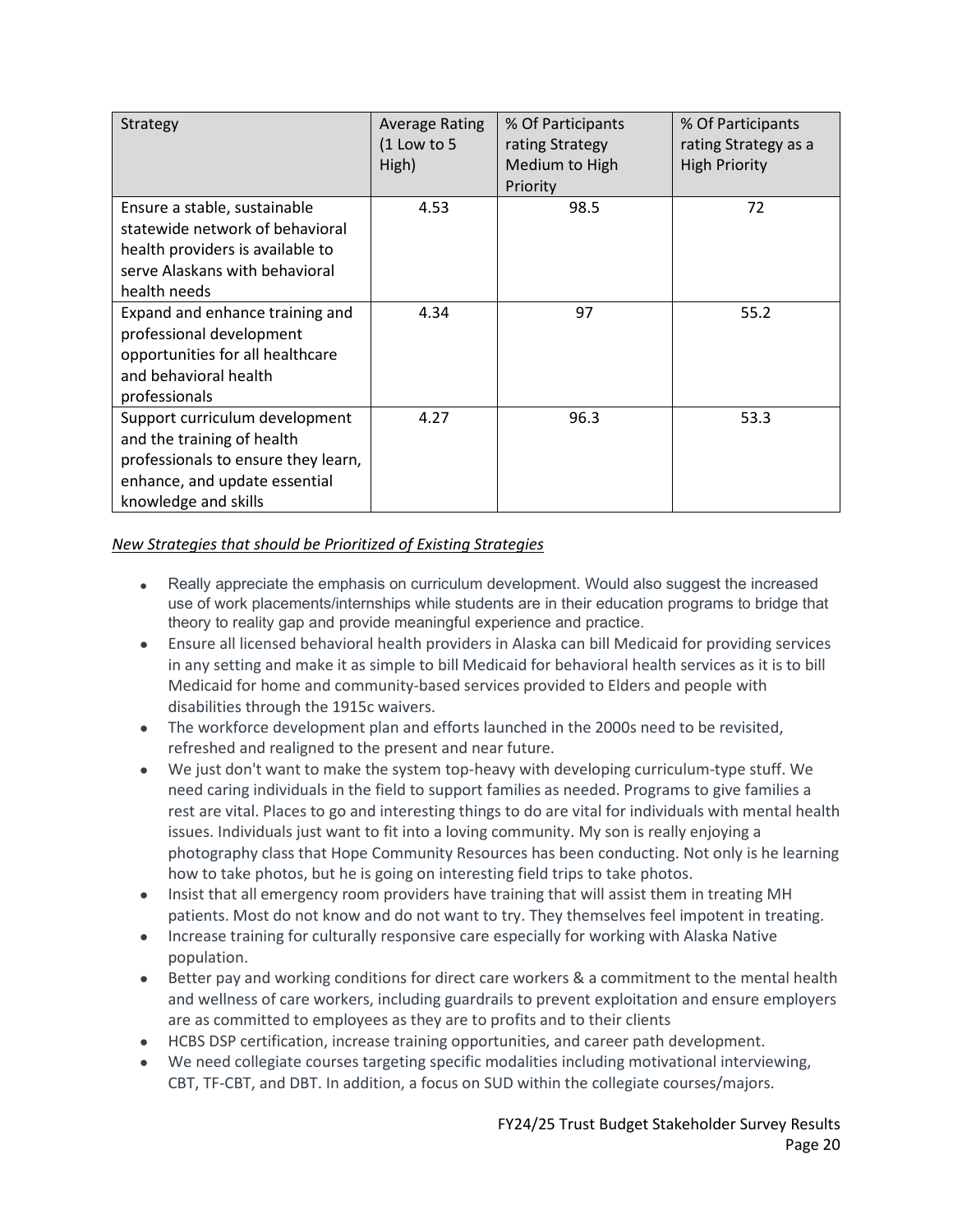- Add learn cultural knowledge of where they are located, limit Intern staff
- I am not seeing the critical area of Developmental Disabilities Professionals (Direct Service and Frontline Supervisors… oh heck, let's name Executive Directors and leaders of Organizations for beneficiaries, here also!) I have observed incredible shorts in our workforce habits and understandings through FLI training since the pandemic. The expertise has changed and what used to be necessary components of a Leadership Curriculum have now entered into the "zone of the unknown". We MUST pay attention to this shift, learn from it and adapt. Without a viable, engaged, and committed retention workforce; We will have NO services as we know them today.
- Expand and enhance training and professional development opportunities for all healthcare and behavioral health professionals specifically in the area of implementation of a state-wide brain injury screening protocol (as essential knowledge and skills).
- The workforce is underpaid, specifically for direct services staff. There are entry-level positions in the job market that pay better than the direct service staff receive. Although this is not the only contributing factor to turnover and the inability of agencies to hire staff, it does play a role. We need to ensure that the staff working with and for the beneficiaries can pay their bills and make ends meet for them and their families.
- Please include the villages in this and try to get native employees involved. I was told by a native man that it's better to be aborted than born into an abusive situation in a village. That broke my heart that they'd rather be dead than find a path to healing and recovery.
- YES, I would LOVE to see the Trust and the University of Alaska working together to build worldclass degree programs to increase the number of therapists, counselors, social workers, early childhood educators, traditional healers, and others in the health and social services field. Our biggest issue is the lack of providers and professionals in the workforce from Alaska. We need to build this workforce just like how the UA system has built the oil industry/engineering workforce. This ANSEP but for behavioral/mental/physical health service! Alaska should be a national leader on this!
- The Alaska Training Cooperative is vital in this area, need to reinforce them and ensure they are funded and sustained and supported by university and state administration. We really need more workforce initiatives reflecting the life span - need WAY more emphasis on aging and gerontology across inter/intradisciplinary training. We also need more medical providers trained in mental health and related issues - why don't we have a medical school here? Maybe strategy building health providers training like psychiatrists and nurse practitioners, if not a medical school, maybe residency psychiatric training to produce more. Recruitment is good and important, maybe we could "grow our own" and capture them.

- Increase compensation for peer support specialists who are typically the lowest paid professionals at BH organizations typically due to reimbursement.
- Open the Loan Forgiveness options for smaller non-profit agencies not falling under current HRSA guidelines or IHS.
- Policies that support increasing the quantity and quality of providers and support adequate reimbursement of providers.
- Working with DOLWD, DHSS, and DOC for the development of training and programs that lead to career-pathway employment.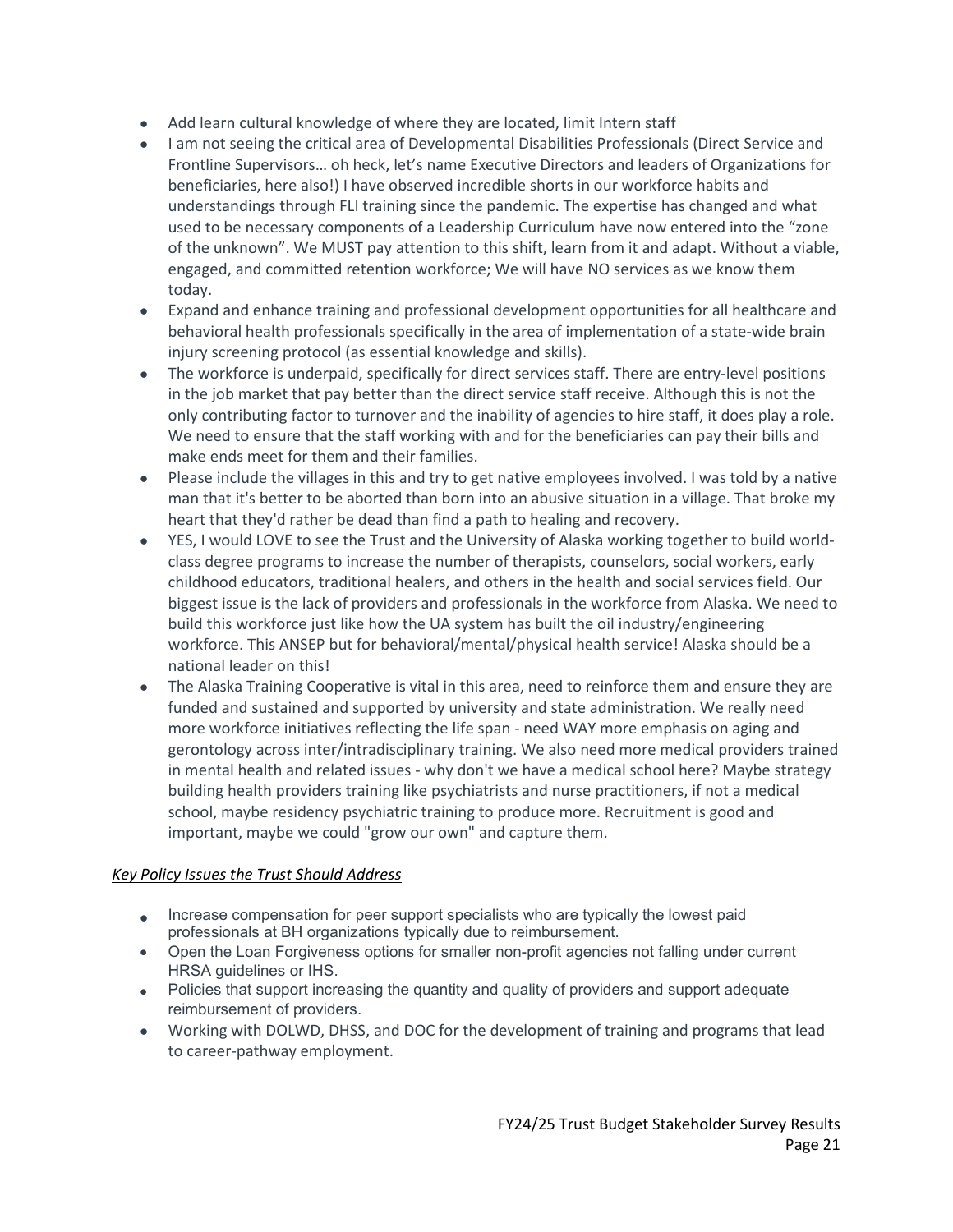- Development of a culturally appropriate community-based network of community justice workers that are integrated into anchor institutions statewide, the like Medical-Legal Partnerships that Alaska Legal Services, ANTHC, and APU.
- Assessable [ED: possibly meant accessible] workforce Training
- The Trust could promote required training for professional licensing in the area of FASD as relevant for their field of practice. Over 47,000 people in AK are estimated to have this condition and the health, behavioral health systems are woefully unprepared to serve them well.
- Student loan reduction/retention policies for BH providers.
- A one-to-many service delivery system through technology adaptation as mentioned in Disability Justice can be used to provide lower cost and multi-person job readiness programming for the reentry population.
- Develop embedded work, earn, learn partnerships between higher ed and employers that enable workplace embedded teaching and learning, and earning of wage + college credit.
- Seek out what makes a person tick and get them involved in a project with as much support as they need. Using volunteers if possible.
- Provide more funding to rural remote services providers in client that supports individual and group cultural activities.
- Stabilization of OCS workforce
- State employees are provided little to no training to address the crises faced in social services. This also contributes to a high level of burnout and significant turnover. As a result, talented workers leave the state system or transfer to other jobs that are less demanding.
- Unified professional certifications that can be used to train up this front-line work force and also make the more ready to work. This will help increase quality and expedite onboarding.
- Direct care staff deserve to make a living wage and to be valued and cared for by employers. How can we reasonably and ethically ask workers to care for others when they themselves are not cared for, protected, valued, paid a reasonable wage, respected, etc.?
- Make DSP a career and not just a job.
- FASD needs to be better addressed.
- More and better career planning information available to middle and high schoolers
- Spend more on training and development of workforce in the trades and in the types of jobs that folks can be successful in. Things like making prison uniforms, supply chain work for state facility, custodial services for state facilities, etc. The state should be looking to this workforce group first to see if they have folks that can meet the need for support services for their facilities
- The looming problem now is how to staff behavioral health programs, post-COVID. Is there a training plan in State for this, such as with the UAA RN program?
- Training and career pathways for supported employment. DVR is impossible to access or use and community providers don't want to "deal" with it.
- DSP certification
- Appreciate the efforts of The Trust on this topic. One policy might be addressing barrier crimes for peers who have significant history while practicing their addiction.
- Work to recruit and retain qualified BH professionals
- Partner with providers and State of AK, to reduce administrative burden, which is bottle-necking access to care and increasing provider burnout. Support efforts for parity of payment for MH/SUD services. RVUs may be similar, but reimbursement is WAY less for MH/SUD providers
- Continued and increase support to build a sustainable and locally based workforce
- This is a crisis area for all beneficiaries. Maybe develop a way to import workers from other countries.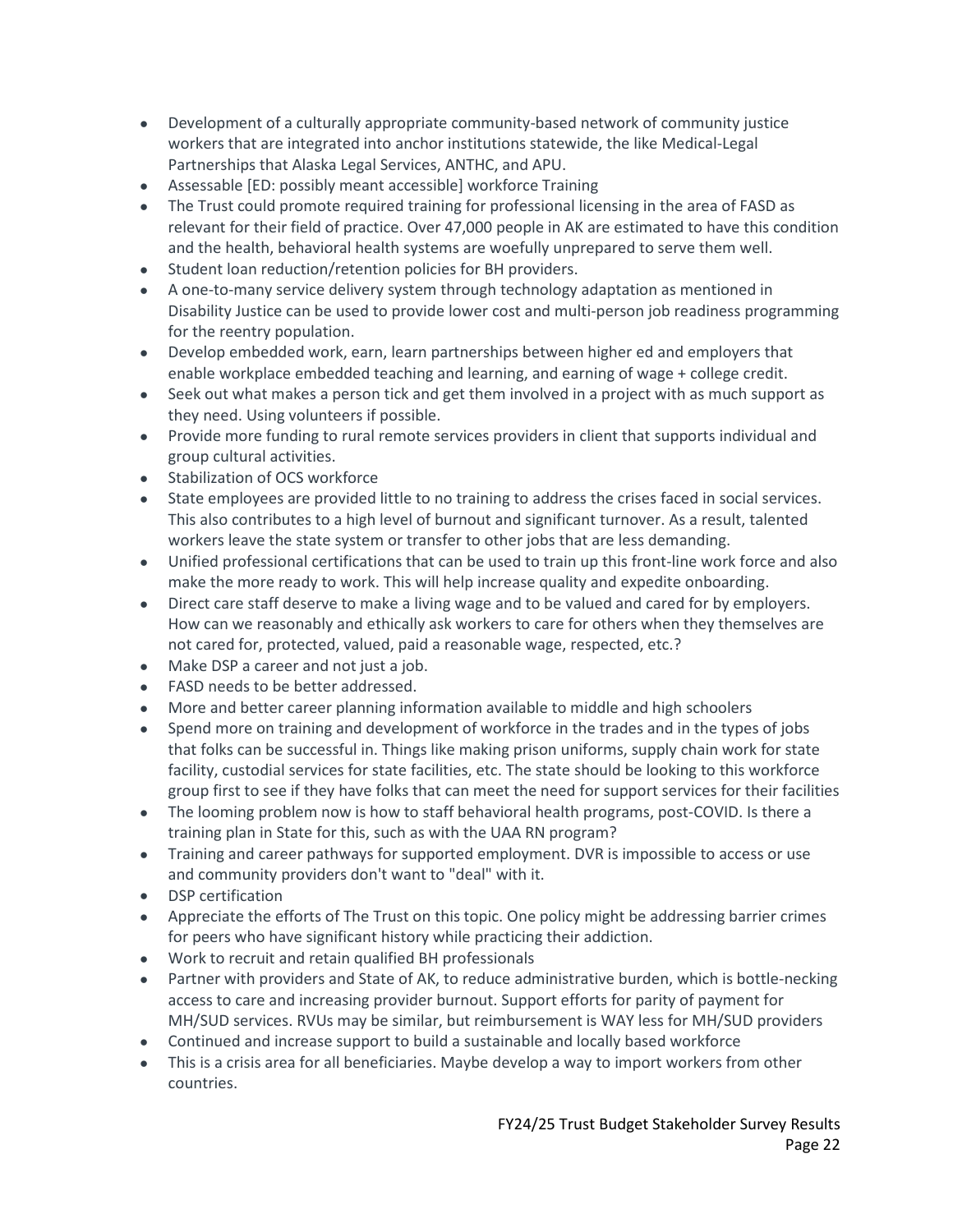- Peer Support Specialist trainings
- Increase funding for training and professional development opportunities, especially for frontline staff. Increase in offers of free CE credit for licensed practitioners to help increase retention.
- Fix DVR prejudice in refusing to help certain people with disabilities succeed and be judged on if they're worthy of being helpable.
- Professionalize the field of Direct Service & Frontline Leadership. Secure long-range funding for career progression for Direct Service Workers and Frontline Leaders. It's just not a title.
- Start younger and continue to support these students as they pursue career paths in this field.
- The training and retention of Alaskan neurologists.
- Additional workforce training programs and certifications
- Increase in Medicaid reimbursable rates to ensure that quality staff are paid a livable wage.
- Fill the health industry needs throughout the state
- At this point I think anything that can be done for the behavioral health workforce is the priority.
- Not enough employees in the field
- Job shadowing, apprenticeship, and mentorship opportunities.
- Need for more locally trained MH/SUD providers such as MSW, that receive training on working in rural Alaska.
- Streamline the licensing process. Ensure smooth transition from other states. ONE THING MISSING = workforce development for beneficiaries! How are we helping employers learn about how to hire our beneficiaries?
- Protect seniors' rights to work by protecting employers from workman's comp or liability from elderly injuries.
- Expand the mental health & addition workforce through investment in University of Alaska. Increase the wages for early childhood educators.
- More policy...barrier crimes, salary/rates to decrease churn and improve retention.

## <span id="page-22-0"></span>PSYCHIATRIC CRISIS CARE SYSTEM REFORM PRIORITY AREA

#### *Prioritization*

Participants were asked to rank the current strategies the Trust should prioritize in the next budget cycle. The following strategies were ranked based on an average rating scale of 1 (low priority) to 5 (high priority). They are presented in order of highest to lowest priority. The percentage of participants rating the strategy as "Medium to High Priority", and "High Priority" are also listed to provide a sense of the magnitude of support.

| Strategy                                                                                                                                       | Average<br>Rating (1 Low<br>to 5 High) | % Of Participants<br>rating Strategy<br>Medium to High<br>Priority | % Of Participants<br>rating Strategy as<br><b>High Priority</b> |
|------------------------------------------------------------------------------------------------------------------------------------------------|----------------------------------------|--------------------------------------------------------------------|-----------------------------------------------------------------|
| Develop a continuum of community-based<br>crisis intervention services to support<br>beneficiaries in community settings<br>whenever possible. | 4.54                                   | 96.3                                                               | 69                                                              |
| Ensure Alaskans who encounter the<br>continuum of care are universally screened                                                                | 4.35                                   | 95                                                                 | 59                                                              |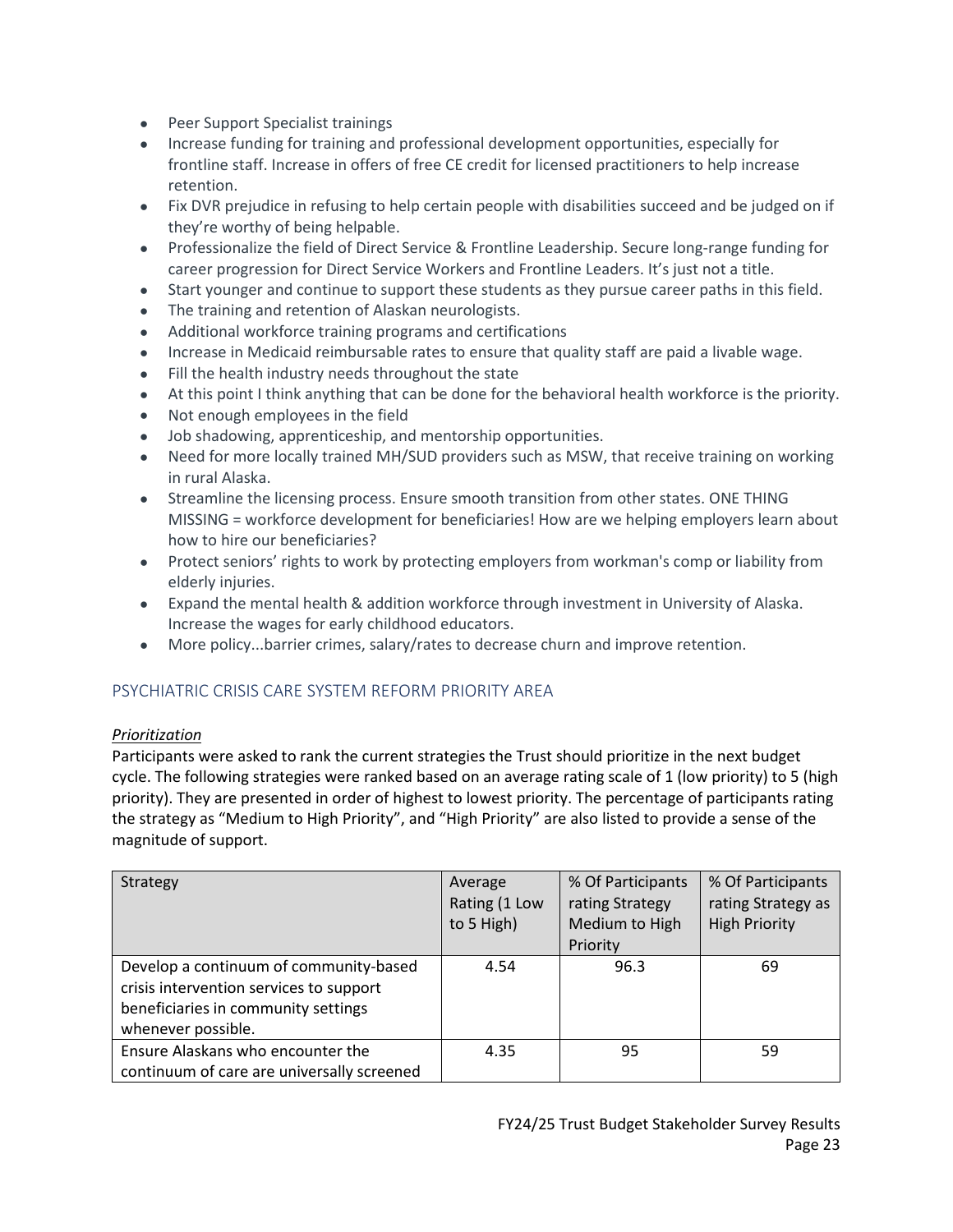| for behavioral health conditions and suicidal |  |  |
|-----------------------------------------------|--|--|
| ideation.                                     |  |  |

## *New Strategies that should be Prioritized of Existing Strategies*

- If it is a question form with check blocks [boxes], the RNs who do the questions just mark whatever. It needs to be a questioner that has to have an actual dialog between the care provider and the patient. Time-consuming but the patient deserves this time.
- Clear and accessible options for people in crisis.
- Find solutions to keep kids in their own region to receive services.
- Suicidality is a huge problem in the villages I serve, some worse than others. It has been difficult to address this issue over the time that I have worked for RurALCAP but it is not for lack of trying.
- Ensure Alaskans who encounter the continuum of care are universally screened for (brain injury), behavioral health conditions, and suicidal ideation.
- Developing new children's residential services is a great need in Alaska. The Trust could help support this on the back end by advocating for better Medicaid rates, offering providers support for planning and technical assistance to develop new services, and working with the State to advocate for ongoing system reform efforts.
- Focus on teen suicides in the villages and suicides at Wainwright AFB in Fairbanks. Also, intervention that nobody is talking about is desperately needed in the exposure kids are engaged in on the internet and online games. It's an entire world that they are addicted to that many parents don't even realize how evil and sexually and socially damaging it is.
- So very important the work you are doing in this area need more rural emphasis, and I understand focusing on adults, but it would be good to have a youth focused response to crisis so things like that child with autism being handcuffed and pepper sprayed and terrorized by teachers and police never happen again. Trauma informed systems of care or involvement.

- More capacity resources for rural community's "safe" location such as ER.
- Address the Medicaid policy issues that limit payment to hospitals holding recipients longer than 2 days (resulting in non-payment for 3+ days of hospitalization while waiting for a DET Psych bed.)
- Increased focus on care coordination, patient navigators, wrap-around services, increasing utilization of peer support staff
- Ensuring continuity of care and care planning across the spectrum of care medical, behavioral health, etc.
- Crisis Intervention
- Access to crisis care in rural communities.
- Promote hiring from outside Alaska for people to come and enjoy the outdoor lifestyle Alaska is known for. The "new hires" might need a support network of their own.
- Increase access to direct services in the rural remote community. Including IHS services availability
- Policies preventing state psychiatric care facilities or grantees providing psychiatric care from being able to deny an individual being accepted for care
- Ready access to psychiatric crisis services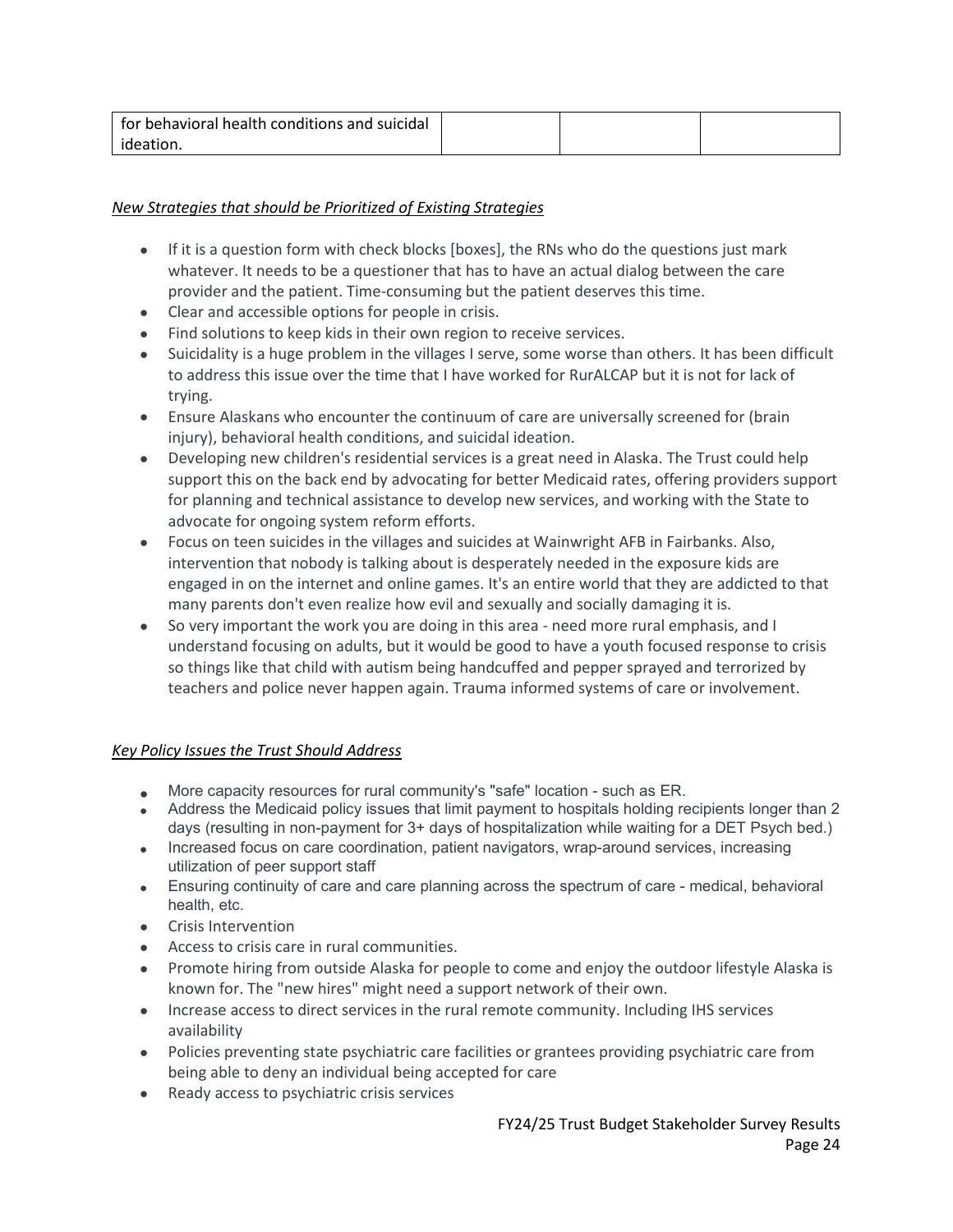- Services for autistic adults. Transitioning life skills
- This is and always will be a necessary step.
- Continue efforts with Crisis now.
- Home-visiting mental-health services in general and especially during/after psychiatric crises.
- It does not seem that there are clear options for individuals in crisis, and the available options seem to have very strict and narrow requirements that exclude individuals who severely need help.
- Access to crisis services besides API, jail, and hospital.
- FASD needs to be better addressed.
- Prevent the problems before they reach crisis level, if possible. More money to overall Behavioral Health programs. Also, a huge shortage of LCSWs
- There are almost no options in our community, API is riddled with abusive staff and few choices.
- Need readily available access to a full continuum of services. Mobile crisis has viable options other than ER/Acute referrals.
- More mobile crisis
- Partner with providers and State of AK, to reduce administrative burden, which is bottle-necking access to care and increasing provider burnout
- Early intervention, make sure there are achievable benchmarks to meet a realistic goal.
- Zero Suicide, Mobile Crises Response Team
- For people with disabilities, recognize the need and help needed for the connections between psychiatric moments and what they're crying out for help in that moment and then make real changes to assist them
- Services available to all, not just those who can afford them. Focus on services after not just during crisis.
- This is critical to find solutions, especially for youth
- Crisis Now framework expanded to include more Alaskan communities.
- Continue the Crisis Now work across the state.
- More facilities than just API.
- Suicide prevention and developing rural crisis services. Please also continue to support Crisis Now!
- Examine how nutrition affects mental health. For example, gluten sensitivity is highly linked to schizophrenia. Supporting beneficiary wellness through diet and nutrition would be wonderful to see.
- Better facility care for beneficiaries. Intervention & improvement of relations of staff & patients.
- Crisis Now to every community.
- Don't do what Grants Pass Oregon had done and just throw them out in the streets. Keep funding help for them. Especially soldiers and veterans with PTSD and opioid users whose brains have been damaged.

## <span id="page-24-0"></span>ABBREVIATIONS

| ACES | Adverse Childhood Experiences                                 |
|------|---------------------------------------------------------------|
| ADRD | Alzheimer's Disease and Related Dementias                     |
| AFB  | Airforce Base – U.S. military installation                    |
| АКВН | Alaska Behavioral Health community behavioral health provider |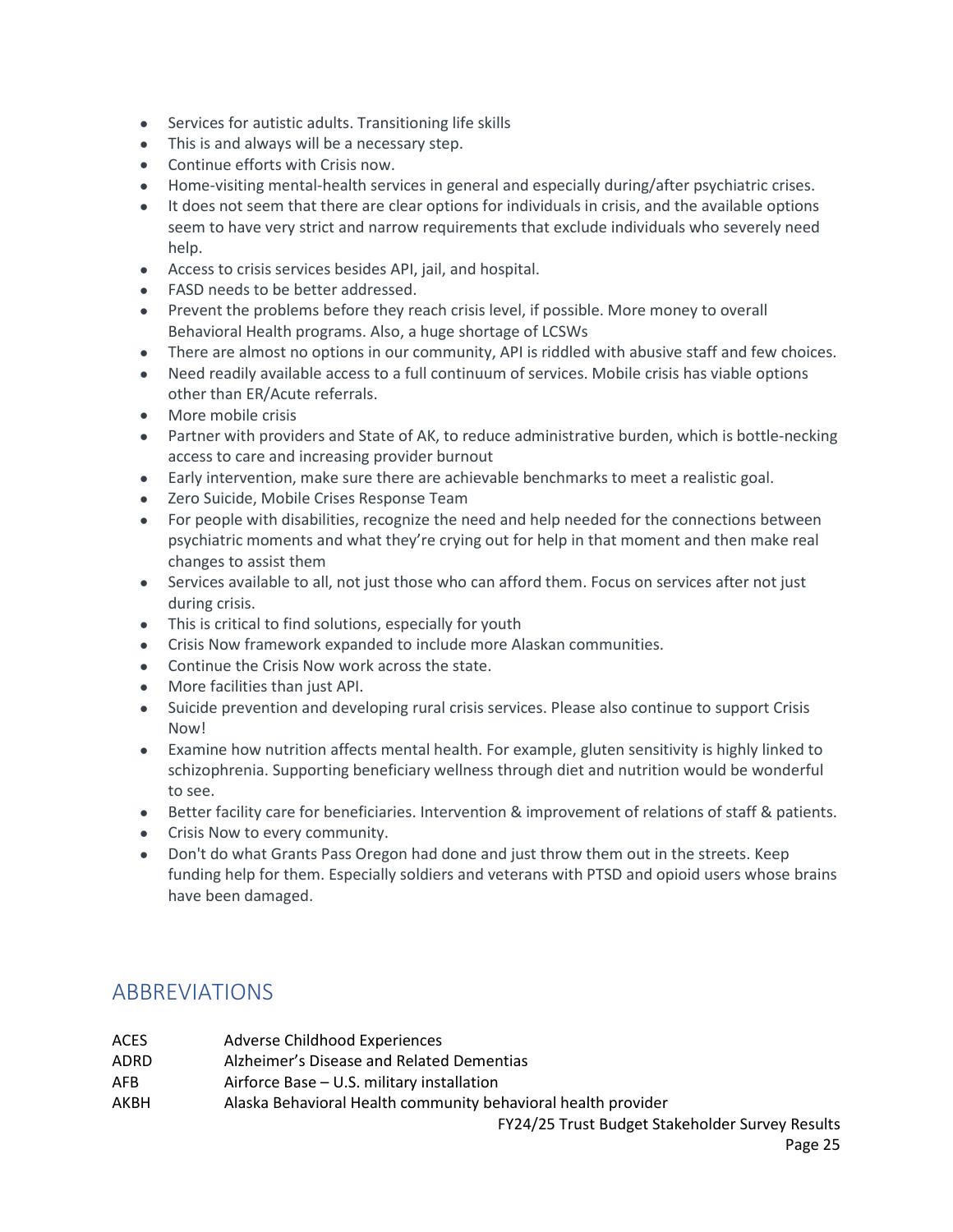| <b>ALI Waivers</b> | Alaskans Living Independently Waivers                                                         |
|--------------------|-----------------------------------------------------------------------------------------------|
| ANSEP              | Alaska Native Science & Engineering Program at University of Alaska Anchorage                 |
| <b>ANTHC</b>       | Alaska Native Tribal Health Consortium                                                        |
|                    | APDD Waivers Alaskans with Physical and Developmental Disabilities Waivers                    |
| API                | Alaska Psychiatric Institute                                                                  |
| APU                | Alaska Pacific University                                                                     |
| ASAP               | As Soon As Possible                                                                           |
| b/c                | <b>Because</b>                                                                                |
| <b>BIA-AK</b>      | Brain Injury Association - Alaska Chapter                                                     |
| BH                 | <b>Behavioral Health</b>                                                                      |
| <b>CBS</b>         | <b>Community Based Services</b>                                                               |
| CYA-Mode           | <b>Protecting One's Position</b>                                                              |
| <b>DHSS</b>        | Department of Health and Social Services                                                      |
| DJJ                | Division of Juvenile Justice                                                                  |
| <b>DOC</b>         | <b>Department of Corrections</b>                                                              |
| DOL/DOLWD          | Department of Labor and Workforce Development                                                 |
| <b>DSP</b>         | <b>Direct Service Professional</b>                                                            |
| <b>DVR</b>         | Division of Vocational Rehabilitation                                                         |
| EHR                | <b>Electronic Health Record</b>                                                               |
| <b>FASD</b>        | Fetal Alcohol Spectrum Disorder                                                               |
| FLI.               | Family Leave Insurance                                                                        |
| <b>FTE</b>         | Full Time Equivalent - Full-Time Personnel position                                           |
| HCB/HCBS           | Home and Community Based, Home and Community Based Services                                   |
| <b>ICWA</b>        | Indian Child Welfare Act                                                                      |
| IDD or I/DD        | Intellectual or Developmental Disability                                                      |
| <b>IEP</b>         | Individual Education Plan - Special Education Plan part of Federal Special                    |
|                    | <b>Education Law</b>                                                                          |
| IHS.               | Indian Health Service                                                                         |
| ILP                | Infant Learning Program                                                                       |
| <b>IPV</b>         | <b>Interpersonal Violence</b>                                                                 |
| LCP                | <b>Licensed Care Provider/Facility</b>                                                        |
| <b>LCSW</b>        | Licensed Clinical Social Worker(s)                                                            |
| <b>MCG</b>         | <b>Maternal Child Health Grants</b>                                                           |
| MН                 | Mental Health                                                                                 |
| MHT                | Alaska Mental Health Trust Authority                                                          |
| <b>MMIW</b>        | Missing and Murdered Indigenous Women                                                         |
| <b>MSW</b>         | Masters degree in Social Work                                                                 |
| <b>OCS</b>         | Office of Children's Services                                                                 |
| <b>PACES</b>       | Positive and Adverse Childhood Experiences                                                    |
| Part C             | Part C of the federal Individuals with Disabilities Education Act assists states in operating |
|                    | early intervention services for infants and toddlers with disabilities, ages birth through    |
|                    | age 2 years, and their families.                                                              |
| <b>PHN</b>         | Public Health Nurse(s)                                                                        |
| POSC               | Plan(s) of Safe Care                                                                          |
| PR                 | <b>Public Relations</b>                                                                       |
| Pre-K              | Pre - Kindergarten educational programming                                                    |
| <b>RN</b>          | <b>Registered Nurse</b>                                                                       |
|                    |                                                                                               |